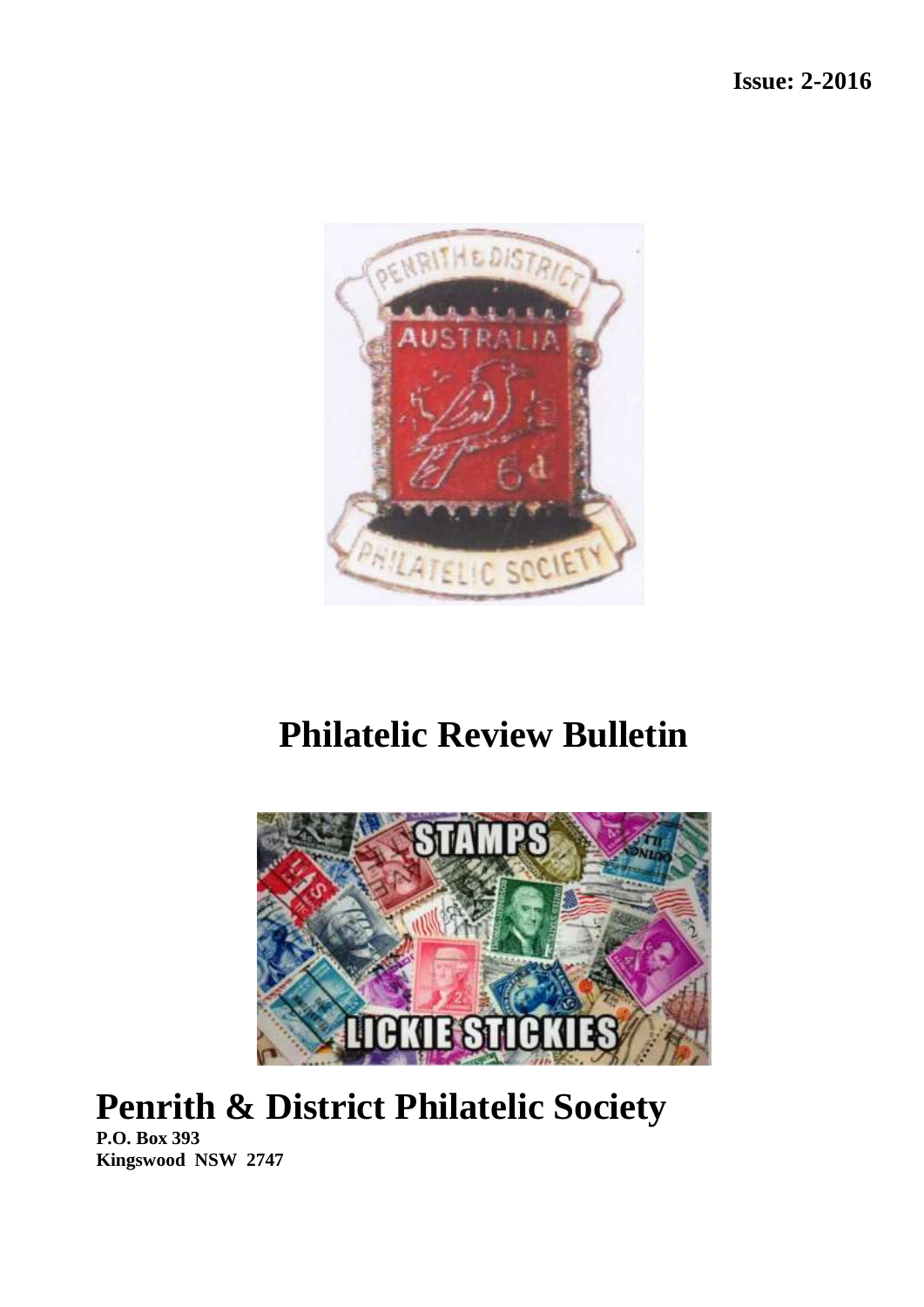This bulletin is protected by copyright. Apart from any fair dealing for the purpose of private study, research or review, as permitted under the Copyright Act, no part may be reproduced by any process without written permission. Inquiries concerning publication, translation or recording rights should be address to the Penrith & District Philatelic Society

Produced in Australia by:

Penrith & District Philatelic Society P.O. Box 393 Kingswood NSW 2747

Edited Uwe Krüger President [kruger.uwe@gmail.com](mailto:kruger.uwe@gmail.com)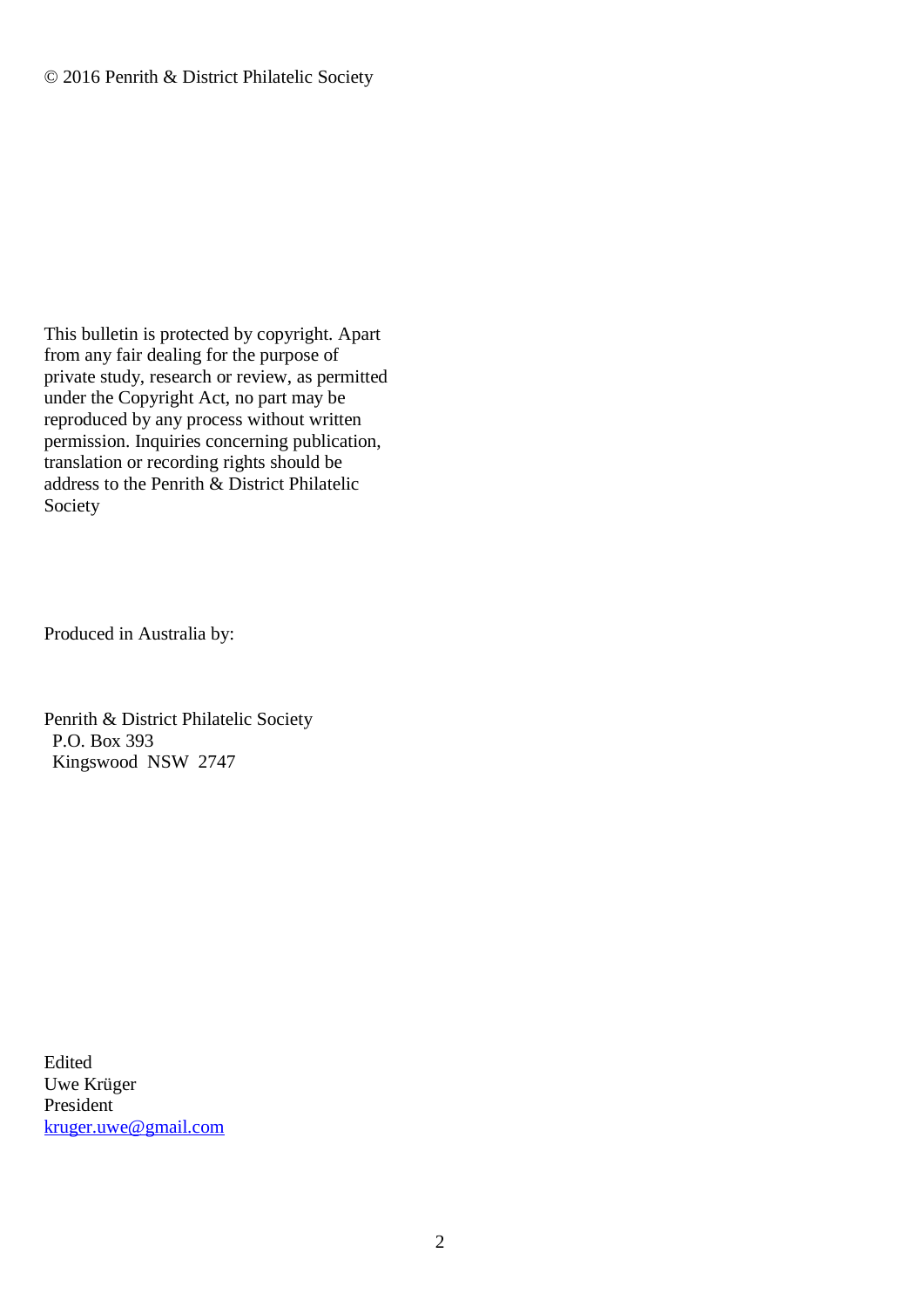#### **Dear members and collectors,**

The contents of this bulletin aims at informing members of pending auctions, stamps issues and other calendar items relevant to our hobby.

As things go, there will be room for errors but I hope I can keep those to a minimum. The editor

#### **Contents**

| 1966 - 2016 Decimal Currency Australia - prestige   |  |
|-----------------------------------------------------|--|
|                                                     |  |
|                                                     |  |
| 1966 - 2016 Decimal Currency Australia 8            |  |
|                                                     |  |
|                                                     |  |
| 1966 - 2016 Decimal Currency Australia - \$2 coin 8 |  |
|                                                     |  |
| 1966 - 2016 Decimal Currency Australia 8            |  |
|                                                     |  |
| This will start a new series. Australian            |  |
|                                                     |  |
|                                                     |  |
|                                                     |  |
|                                                     |  |
| <b>McLAREN VALE WINE BUSHING FESTIVAL  8</b>        |  |
|                                                     |  |
|                                                     |  |
|                                                     |  |
|                                                     |  |
|                                                     |  |
|                                                     |  |
| Phillip Island                                      |  |
|                                                     |  |
| Royal Australasian College of Surgeons  12          |  |
|                                                     |  |
| St John Ambulance Australian Cadet Stamp 18         |  |
|                                                     |  |
| THE AUSTRALIAN MUSIC EXPOSITION 18                  |  |
| THE THIRD PACIFIC CONFERENCE GAMES 19               |  |
|                                                     |  |
| World Woman's Christian Temperance Union 19         |  |
| 5TH WORLD UNDERWATER CONGRESS  19                   |  |
|                                                     |  |
| 26TH INTERNATIONAL CONGRESS OF                      |  |
| 60 YEARS FIRST STH. AUST AIR MAIL 20                |  |

| 100 YEARS OF TRAINS TO HAMILTON  20                        |  |
|------------------------------------------------------------|--|
|                                                            |  |
|                                                            |  |
|                                                            |  |
|                                                            |  |
|                                                            |  |
|                                                            |  |
|                                                            |  |
|                                                            |  |
|                                                            |  |
| <b>Australia – England Test Cricket Centenary  22</b>      |  |
| 50 <sup>th</sup> Anniversary of the opening of the Federal |  |
|                                                            |  |

#### <span id="page-2-0"></span>**Meetings**

Start: 8:00 pm; first Thursday in the month (except January). CWA Rooms, Baby Health Centre, Tindale Street, Penrith

| Date             | <b>Activity</b>                   |
|------------------|-----------------------------------|
| January 2016     | No meeting                        |
| 4 February 2016  | Exhibition; Trading               |
| 3 March 2016     | Exhibition; Trading               |
| 7 April 2016     | Exhibition; Trading               |
| 5 May 2016       | Exhibition; Trading               |
| 2 June 2016      | <b>Exhibition</b> ; Trading       |
| 7 July 2016      | Exhibition; Trading               |
|                  | <b>Club Pack Auction</b>          |
| 4 August 2016    | <b>Exhibition</b> ; Trading       |
|                  | <b>Election of Office Holders</b> |
| 1 September 2016 | <b>Exhibition</b> ; Trading       |
| 6 October 2016   | Exhibition; Trading               |
| 3 November 2016  | <b>Exhibition</b> ; Trading       |
| 1 December 2016  | Exhibition; Trading               |
| January 2017     | No meeting                        |
| 4 February 2017  | <b>Exhibition</b> ; Trading       |

Philas displays are announced at meetings before the display takes place.

#### <span id="page-2-1"></span>**Stamp Shows**

Orange Coin & Stamp Fair When Sat, 5 March,  $0.09 \div 0.00 - 15 \div 0.00$ 

Where 22 Sale Street Orange NSW 2800

Description The Orange Coin & Stamp Club Monthly Fair, will be held on the first Saturday of each month from 9am to 3pm. There are sales, valuations and advice given by club members Where Cultural Centre, Sale Street Orange NSW 2800

Sutherland Stamp & Coin Fair When Sat, 5 March, 09:00 – 15:00 Where 131 Gymea Bay Road, Gymea NSW

Description Sutherland Shire Philatelic Society hosts a monthly Stamp and Coin Fair at Gymea. Stamp and Coin Dealers will be in attendance. Kids Corner meets at the Stamp & Coin Fair from 11:00am to 2:00pm. Where: Gymea Anglican Church Hall (behind the Church building) at 131 Gymea Bay Road, Gymea NSW. It is close to the President Avenue/Gymea Bay Rd junction, on the Gymea Bay side

Northside Stamp Fair

When Sat, 5 March, 10:00 – 16:00

Where Pittwater Rd & Federal Parade, Brookvale New South Wales 2100, DescriptionAt the Northside Stamp Fair (by Manly-Warringah Stamp Club) you will find stamps of the world: Australian, Foreign, Thematic, used and Mint. Dealers tables and Phonecards. Sale by Tender Items are most welcome for inclusion in the Sale by Tender which commences at 2:30pm (Vendors' commission 15%). Lots for inclusion should be presented by 12 noon. A minimum reserve of \$1.00 (one dollar) applies to all lots included in the Sale by Tender.

Katoomba Stamp Fair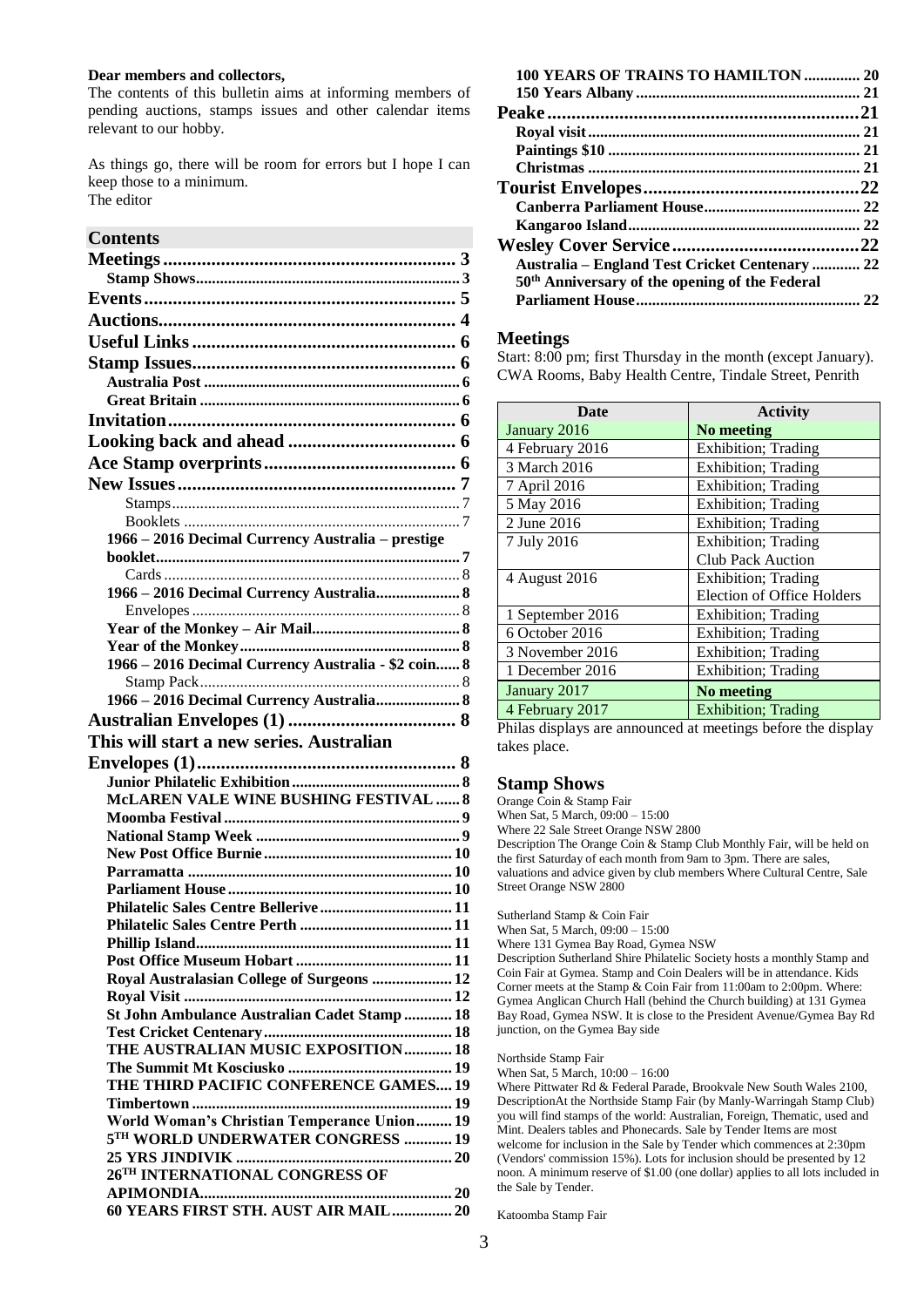#### When Sat, 5 March, 10:00 – 15:00

Where Corner Civic Place & Station Street Katoomba, 2780 NSW Description When: The 1st Saturday of each month. Where: Masonic Hall, Corner Civic Place & Station Street Katoomba 2780 NSW Dealers: One stamp and coin dealer in attendance Entry Fee: Free

Epping Stamp & Coin Fair

When Sun, 27 March, 09:30 – 15:30 Where 9 Oxford Street Epping NSW 2121

Description Epping Stamp & Coin Fair - Monthly Fair When: The 4th Sunday of each month. Where: Epping Community Hall 9 Oxford Street Epping NSW Dealers: Four stamp and three coin dealers, buying and selling. Entry: Free

| <b>Name</b>                                    | WEBSITE                                              |
|------------------------------------------------|------------------------------------------------------|
| A-One Stamps                                   | www.aonestamps.com                                   |
| <b>APRL</b>                                    | www.stamps.org                                       |
| <b>APS</b>                                     | www.west.net                                         |
| Australian Philatelic<br>Federation            | www.apf.org.au                                       |
| Bilby Stamps &<br>Covers                       | www.bilbystamps.com.au                               |
| <b>British Library</b><br>Philatelic           | www.portico.bi.uk Collection                         |
| <b>Burpengary Stamps</b>                       | www.burstamp.com                                     |
| <b>CDDSTAMPS</b>                               | www.cdddstamps.vom                                   |
| <b>Collections Plus</b>                        | www.centurynova.com.au                               |
| <b>County Philatelic</b>                       | www.stampauctions.co.uk                              |
| <b>FIP</b>                                     | www.f-i-p.ch                                         |
| French postal history                          | www.esil.univnirs.fr/Eleves/P9<br>8/incio/index.html |
| <b>Ideal Solutions</b>                         | www.philately.com                                    |
| James Bendon                                   | www.jamesbendon.com                                  |
| Kennedy Stamps P/L                             | www.kennedystamps.com.au                             |
| Kevin Morgan<br><b>Stamps and Coins</b>        | www.kevinmorgan.com.au                               |
| Leonard Hartman<br>USA                         | <u>www.pbbooks.com/index.html</u>                    |
| Malta Philatelic<br>Society                    | http://www.maltaphilately.org/                       |
| Michael Eastick &<br><b>Associates PTY LTD</b> | www.michaelestick.com                                |
| <b>NRG</b> Philatelics                         | www.nrgphilatelics.com                               |
| Pacific Stamps                                 | www.pacificstamps.com.au                             |
| Phil Bansner                                   | www.philbansner.com                                  |
| Phillips                                       | www.phillips-auctions.com                            |
| <b>Provincial Philatelics</b>                  | www.proyphil.demon.co.uk                             |
| <b>Renniks Publications</b>                    | www.renniks.com                                      |
| Royal Mail                                     | <u>www.royalmail.co.uk</u>                           |
| Sotheby                                        | www.sothebys.com                                     |
| <b>Stamp Shows</b>                             | www.stampshows.com/#interna<br>tional                |
| Stamp World                                    | www.stampworld.com/index.ht<br>ml                    |

| <b>Name</b>                         | <b>WEBSITE</b>               |
|-------------------------------------|------------------------------|
| STAMPS4COLLEC<br><b>TORS</b>        | www.stamps4collectors.net    |
| <b>Stanley Gibbons</b>              | www.stangib.com              |
| <b>Stanley Gibbons</b><br>Australia | www.stanleygibbons.com       |
| Status International                | www.statusint.com            |
| Sydney Stamp Centre<br>(WCS)        | www.sydneystampcentre.com.au |
| Webzine, NetStamp                   | www.netstamps.com            |
| lYvert & Tellier                    | www.yvert-et-tellier.fr/     |

#### <span id="page-3-0"></span>**Auctions ALLIANCE AUCTIONS (UK)**

[office@allianceauctions.com](mailto:office@allianceauctions.com)  Tel +44 1279 758854 Fax + 44 1279 758859

**CAVENDISH AUCTIONS (UK)** [stamps@cavendishphilauc.demon.co.uk](mailto:stamps@cavendishphilauc.demon.co.uk) 

**CHARLES LESKI AUCTIONS**  [www.leski.com.au](http://www.leski.com.au/) 

**CRAIG CHAPPELL**  [craigchappell@bigpond.com.au](mailto:craigchappell@bigpond.com.au) 

**EDLINS of CANBERRA** [www.edlins.com.au](http://www.edlins.com.au/) 

**MILLENNIUM PHILATELIC AUCTIONS**  [www.millenniumauctions.com](http://www.millenniumauctions.com/)

**MOWBRAYS AUSTRALIA Melbourne** [sgamelb@ozemail.com.au](mailto:sgamelb@ozemail.com.au) 

**Sydney** [sgasydney@bigpond.com](mailto:sgasydney@bigpond.com) 

**J.R. MOWBRAY PHILATELIST (NZ) JOHN MOWBRAY INTERNATIONAL**  [www.mowbrays.co.nz](http://www.mowbrays.co.nz/) 

**PREMIER POSTAL AUCTIONS** [www.premierpostal.com](http://www.premierpostal.com/)  [david@premierpostal.com](mailto:david@premierpostal.com) 

**PRESTIGE PHILATELY**  [www.prestigephilately.com](http://www.prestigephilately.com/) **19th January 2008 1pm #133**

**STANLEY GIBBONS MELBOURNE** [sgamelb@ozemail.com.au](mailto:sgamelb@ozemail.com.au) 

**STANLEY GIBBONS SYDNEY** [sgasydney@bigpond.com](mailto:sgasydney@bigpond.com) 

**STATUS INTERNATIONAL**  [auction@statusint.com](mailto:auction@statusint.com)

**21st CENTURY AUCTIONS**  [www.21stcenturyauctions.com.au](http://www.21stcenturyauctions.com.au/)  [info@21centuryauctions.com.au](mailto:info@21centuryauctions.com.au)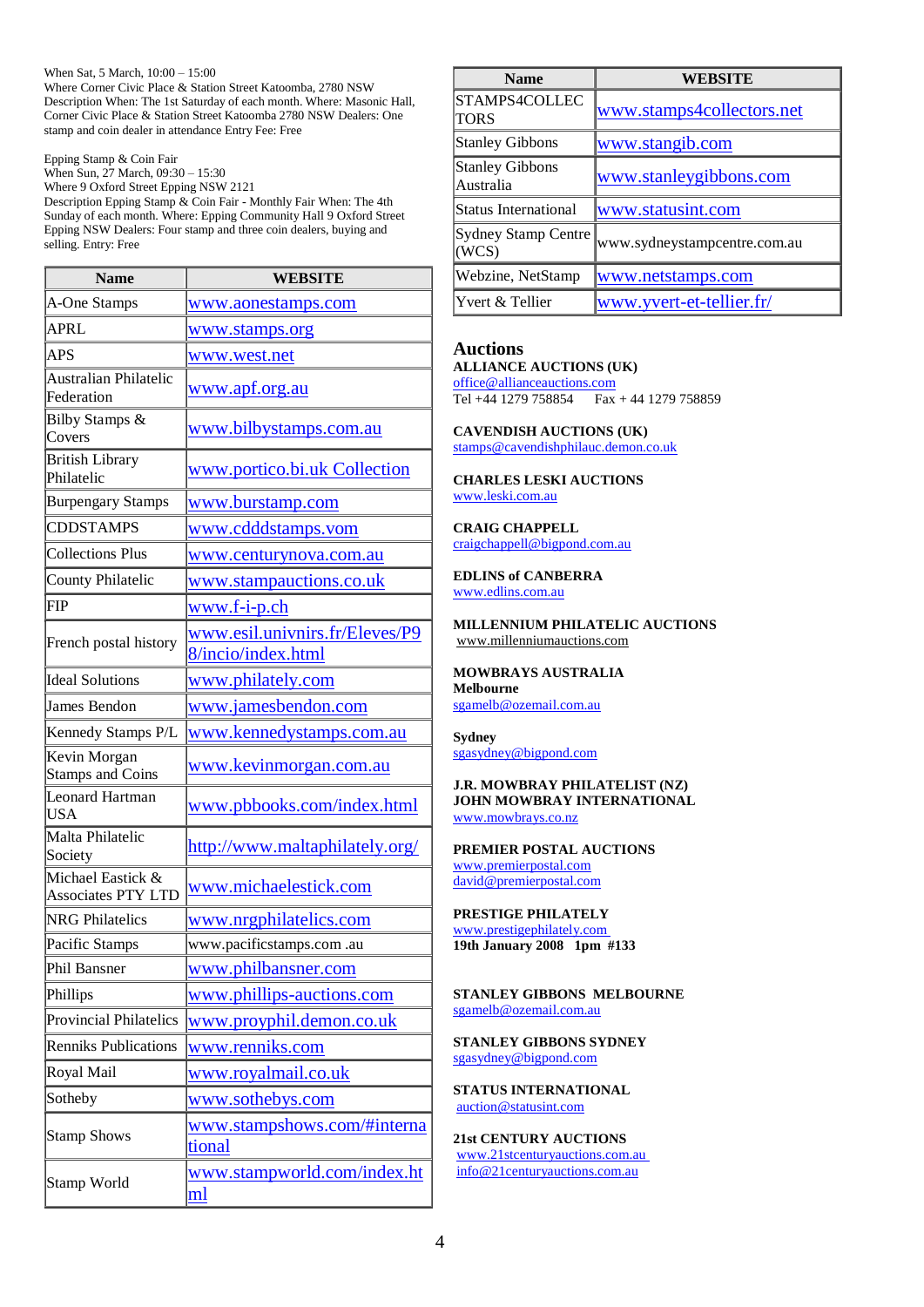#### <span id="page-4-0"></span>**Events**

| <b>Where</b>                                                                                                                                            | When                                                                       | <b>Contact</b>                                                                                 |
|---------------------------------------------------------------------------------------------------------------------------------------------------------|----------------------------------------------------------------------------|------------------------------------------------------------------------------------------------|
| Katoomba:<br>Katoomba Masonic Centre<br>Civic Centre, Station Street                                                                                    | 1st Saturday<br>$10:00am - 4:00pm$                                         | Tel: 041 7802 754                                                                              |
| Brookvale:<br>Manly-Warringah Leagues Club<br>Unlicensed Premises (first floor Car<br>park Building), corner Federal Parade /<br>Pittwater Road         | 1st Saturday (except January)<br>$10:00am - 4:00pm$                        | Tel: (02) 9977 4076                                                                            |
| Orange:<br>Quinn's Arcade, Summer Street                                                                                                                | 1st Saturday (except January)<br>$9:00am - 4:00pm$                         | Orange Coin & Stamp Club, P.O.<br>Box 324, Orange, 2800<br>Tel: Norm Binns<br>$(02)$ 6362 3754 |
| Tuncurry:<br>Tuncurry-Forster TAFE College, Taree<br><b>Street</b>                                                                                      | 1st Saturday (February to November)<br>$9:00am - 12:00n$ oon               | Great Lakes Stamp Club, P.O.<br>Box 717, Forster, 2428                                         |
| Caringbah:<br>Stamp and Coin Collectors Fair, East<br>Coast City Church, 375 Kingsway<br>(Entrance fee: Gold Coin - all funds<br>donated to the church) | 1st Saturday                                                               | Convener – Dave Ellis<br>Tel: (02) 9528 9011                                                   |
| Parramatta:<br>AAA Stamp & Coin Shows                                                                                                                   |                                                                            | <b>Steve</b><br>0432 540 760                                                                   |
| Bankstown:<br>Masonic Hall, 29 Arthurs Street,<br>Punchbowl                                                                                             |                                                                            | Tel: (02) 9559 8526<br>Bankstownstampandcoinshow@y<br>ahoo.com.au                              |
| Corrimal:<br>Masonic Hall, 69 Railway Street                                                                                                            | 1st Sunday<br>$10:00am - 4:00pm$                                           |                                                                                                |
| Wallsend:<br>Pioneer's Hall, Cowper Street                                                                                                              | 3rd Sunday<br>$10:00am - 4:00pm$                                           | Tel: (02) 4946 9121                                                                            |
| Epping:<br>Epping School of Dance Hall, 9 Oxford<br><b>Street</b>                                                                                       | 4th Sunday<br>$10:00am - 4:00pm$                                           | Tel: 041 7802 754                                                                              |
| Croydon:<br>Imar Community Hall, 2A Fitzroy Street                                                                                                      | Last Sunday<br>February, May, August & November<br>only; $9:30am - 3:00pm$ | <b>NSW Postcard Collectors</b><br>Society, P.O. Box 426, Newport,<br>2106                      |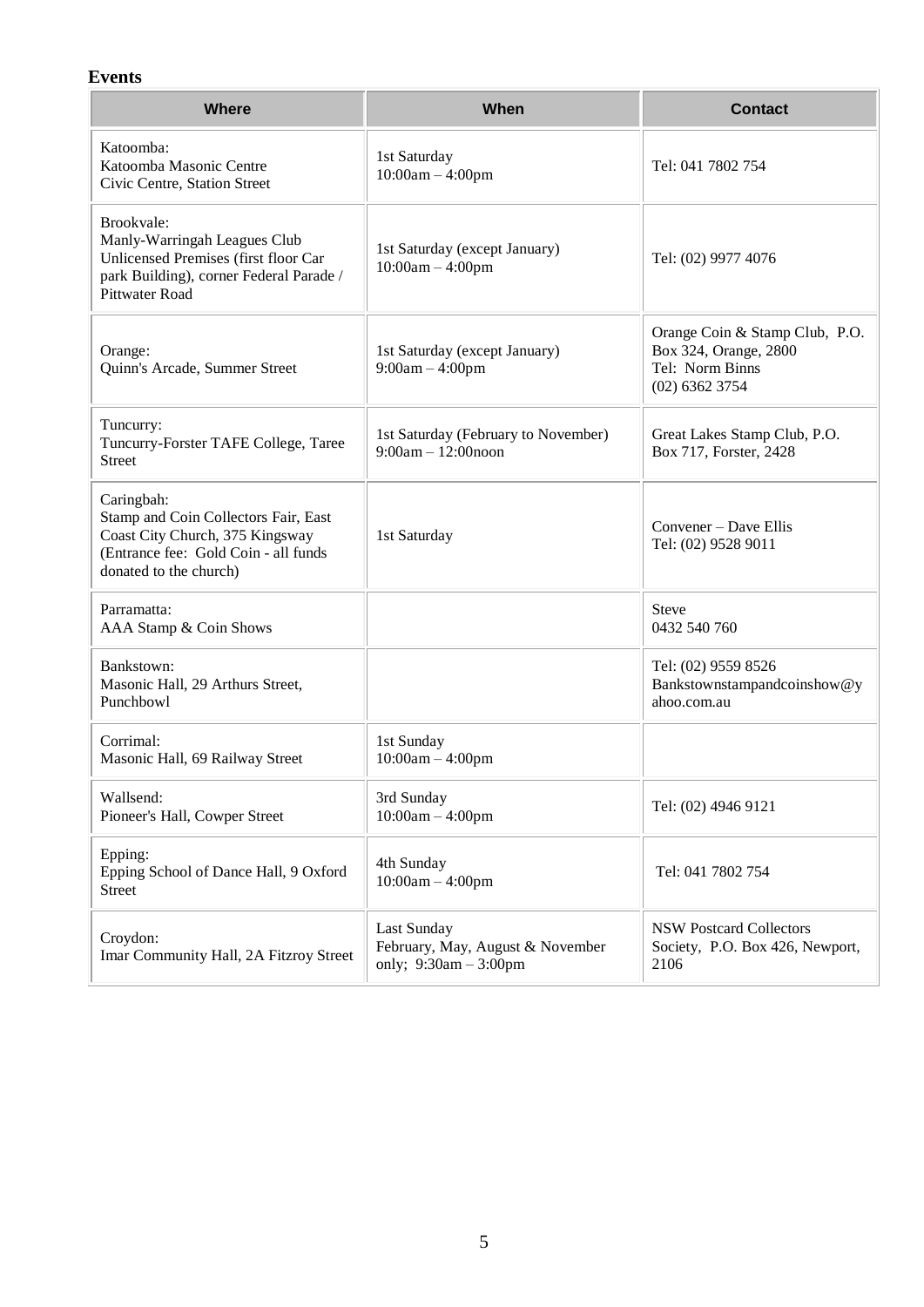#### <span id="page-5-0"></span>**Useful Links**

#### <span id="page-5-1"></span>**Stamp Issues Australia Post**

<span id="page-5-2"></span>[www.auspost.com.au/philatelic/stamps/intro.asp](http://www.auspost.com.au/philatelic/stamps/intro.asp) [www.australiapostcollectables.com.au](http://www.australiapostcollectables.com.au/)

#### <span id="page-5-3"></span>**Great Britain**

<http://www.royalmail.com/portal/rm>

#### <span id="page-5-4"></span>**Invitation**

Dear guests and readers of this bulletin,

You are invited to join our club as stamp collecting has provided many of us with deep insights into past and present cultures of countries we may or may never visit. As a guest you can find the behaviour of exited members a bit overwhelming. Do not be afraid to ask questions. If you do, please do not be overwhelmed with the answer as you usually get more than you asked for. Some of us have been collecting stamps for such a long time that we have forgotten what it feels like to be a beginner.

Join in and enjoy a pastime that need not be expensive. If you have inherited a stamp collection we will provide you with information (free of charge) about the value of that collection. Again, you may get comments you do not like (there is rust in the collection; not worth much but interesting enough to expand; etc.). We are human and we have our little errors. However, if you do not like the information received, by all means, get a second opinion.

#### <span id="page-5-5"></span>**Looking back and ahead**

Lickie Stickies is a late discovery and I may move Peelie Stickies as well (see front cover).

Going through my favoured auction web sites I discovered that Ace Stamp Auctions have an impressive range of overprinted miniature sheets (displayed below).

This bulletin the 1977 envelopes continue.

Good luck and happy stamping

Uwe Krüger President

#### <span id="page-5-6"></span>**Ace Stamp overprints**

Every Year, since 2009 Ace stamp Auctions have overprinted 100 miniatures sheets.

Overprinted miniature sheets are available for purschase from Pat Palmer at Pats Stamps by emailing [patstamps@iinet.net.au](mailto:patstamps@iinet.net.au) or Numisphil at philatelic@bigpond.com.

2009



2010





2012



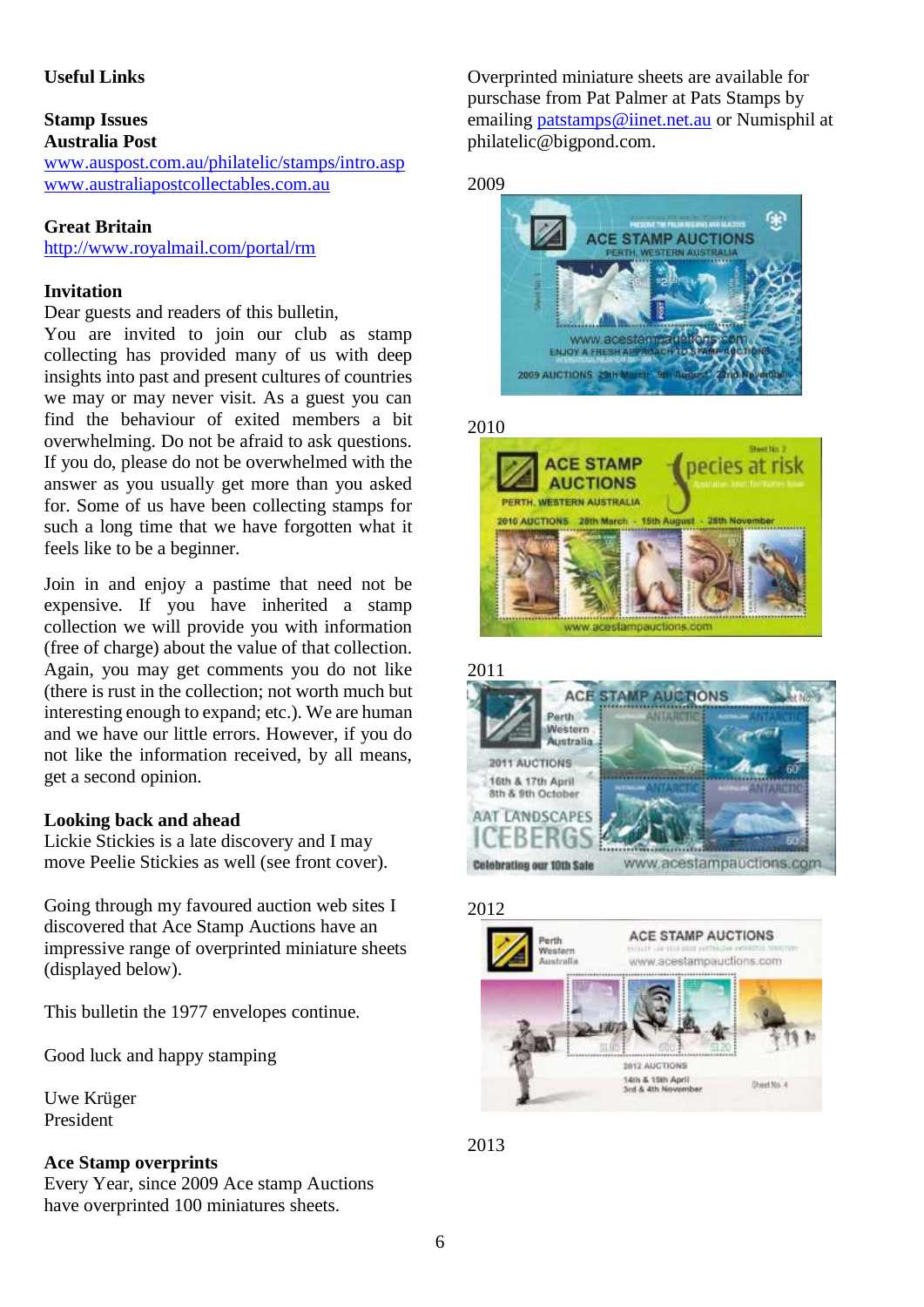

#### 2014





### <span id="page-6-0"></span>**New Issues**

<span id="page-6-1"></span>



#### <span id="page-6-2"></span>**Booklets**

<span id="page-6-3"></span>**9 February 2016 1966 – 2016 Decimal Currency Australia – prestige booklet**

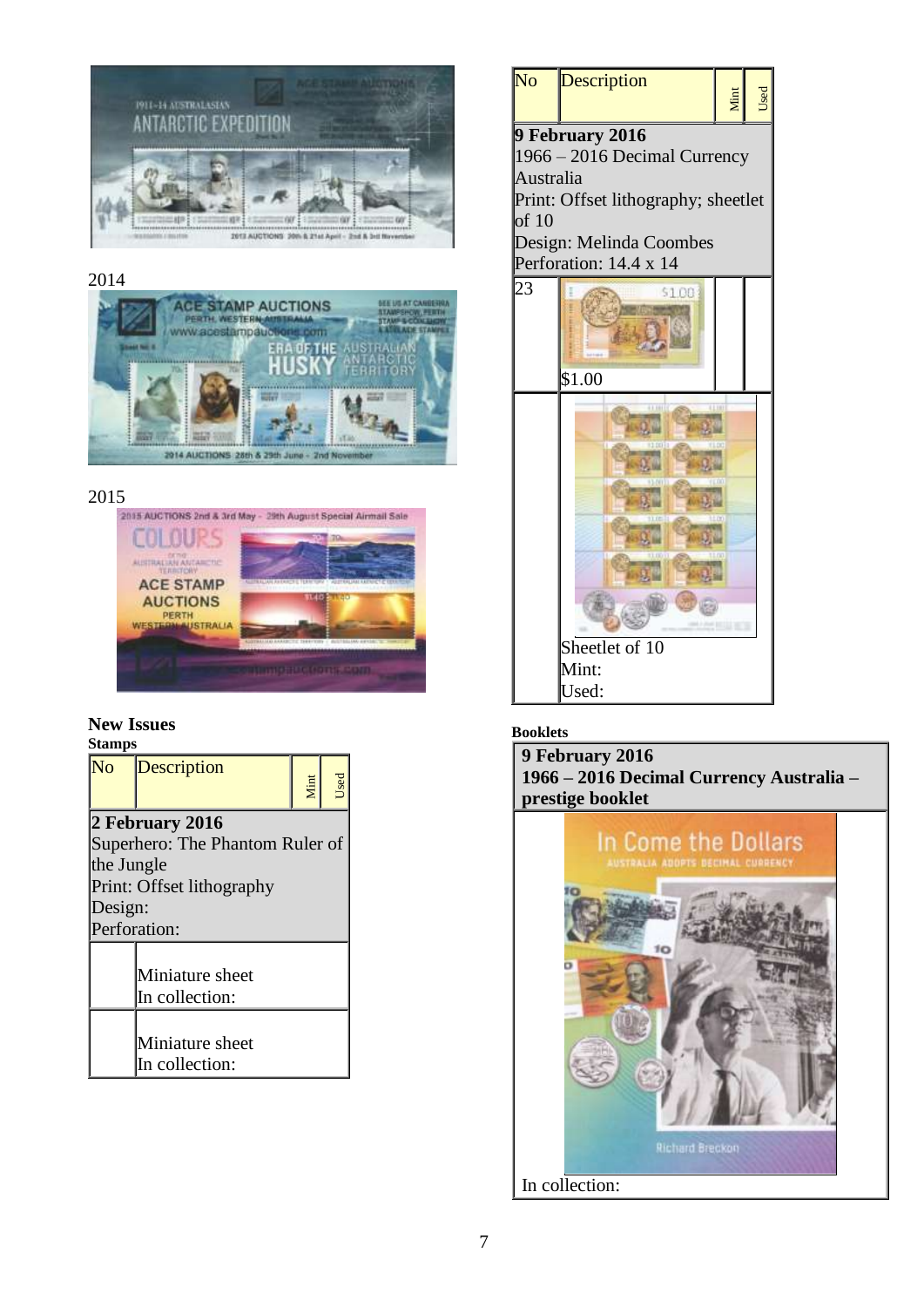<span id="page-7-0"></span>**Cards**

<span id="page-7-1"></span>

| 9 February 2016<br>1966 - 2016 Decimal Currency Australia |                |
|-----------------------------------------------------------|----------------|
| 9.2.2016                                                  | In collection: |

#### <span id="page-7-2"></span>**Envelopes**

<span id="page-7-3"></span>

| 3 February 2016           |                                      |
|---------------------------|--------------------------------------|
|                           | <b>Year of the Monkey - Air Mail</b> |
| Design: Dani Poon         |                                      |
| 3.2.2016                  | Ancwan                               |
|                           | In collection:                       |
|                           | Mint:                                |
|                           | Used:                                |
| 3 February 2016           |                                      |
| <b>Year of the Monkey</b> |                                      |
| Design: Dani Poon         |                                      |
| 3.2.2016                  |                                      |
|                           | In collection:                       |
|                           | Mint:                                |
|                           |                                      |
|                           | Used:                                |

#### <span id="page-7-4"></span>**9 February 2016**

<span id="page-7-5"></span>**1966 – 2016 Decimal Currency Australia - \$2 coin**

Issued: 9000

9.2.2016



<span id="page-7-6"></span>**Stamp Pack**

<span id="page-7-7"></span>**9 February 2016 1966 – 2016 Decimal Currency Australia**



#### <span id="page-7-8"></span>**Australian Envelopes (1)**

<span id="page-7-9"></span>**This will start a new series. Australian Envelopes (1)**

This will start continue the envelopes of 1977.

#### <span id="page-7-10"></span>**Junior Philatelic Exhibition**

28 February – 12 March 1977 Junior Philatelic Exhibition, Kilkenny North, SA 5009 Was held at Arndale Shopping Centre using a postmark featuring a child with a magnifying glass

Issued: 1954



**In collection:** 

#### <span id="page-7-11"></span>**McLAREN VALE WINE BUSHING FESTIVAL**

21-30 October 1977:  $5<sup>th</sup>$  Wine Bushing Festival. McLaren Vale, SA 5171 This postmark features a bunch of grapes. The association of bushes and wines is believed to date back to Roman times, when ivy, the bush of Bacchus, was used in festivals honouring the Roamn god. In later times, the European tradition developed of using an ivy bush to signify that the wine was available for sale. As the wines were drunk immediately and would therefore run out before the year's end, the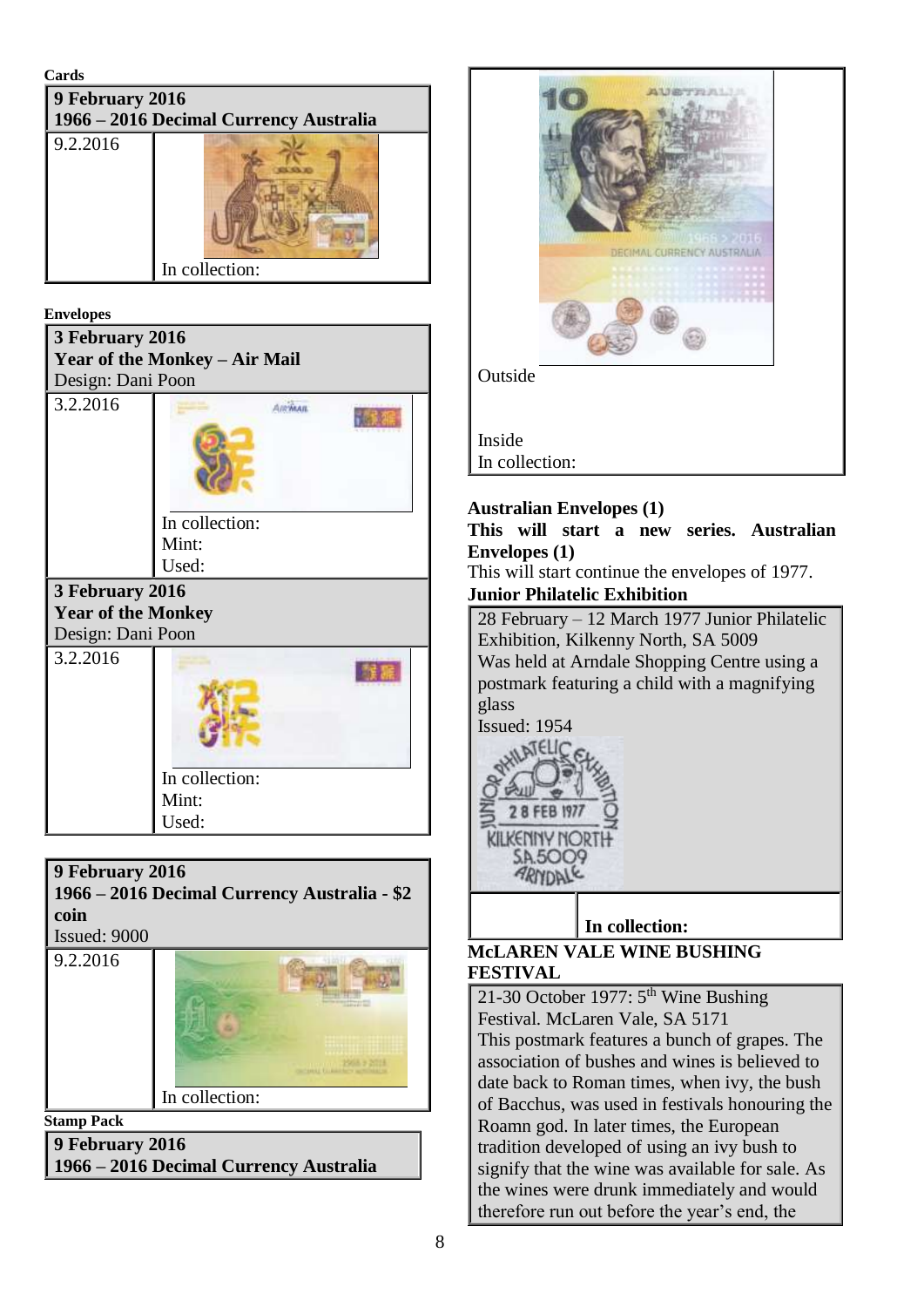hanging of the ivy bush on an Ale House door was a significant event. So 'bushing a wine' was a celebration of the release of a new wine. As ivy is not readily available in southern areas of South Australia, an olive has been chosen as the bush. A special philatelic exhibition was held at the Post Office in conjunction with the event.

Issued: 3678 ordinary and 6 registered items



**In collection:** 

### <span id="page-8-0"></span>**Moomba Festival**

4 – 14 March 1966 Moomba Festival, Melbourne Vic 3000 Issued: 5985 ordinary and 4 registered items



# **In collection:**

### <span id="page-8-1"></span>**National Stamp Week**

Postmarkers with the common design of a young lad and dog running up the Post Office steps with a magnifying glass were used at the eight state and territory capital cities with only the date and location different.

Registration label Melbourne



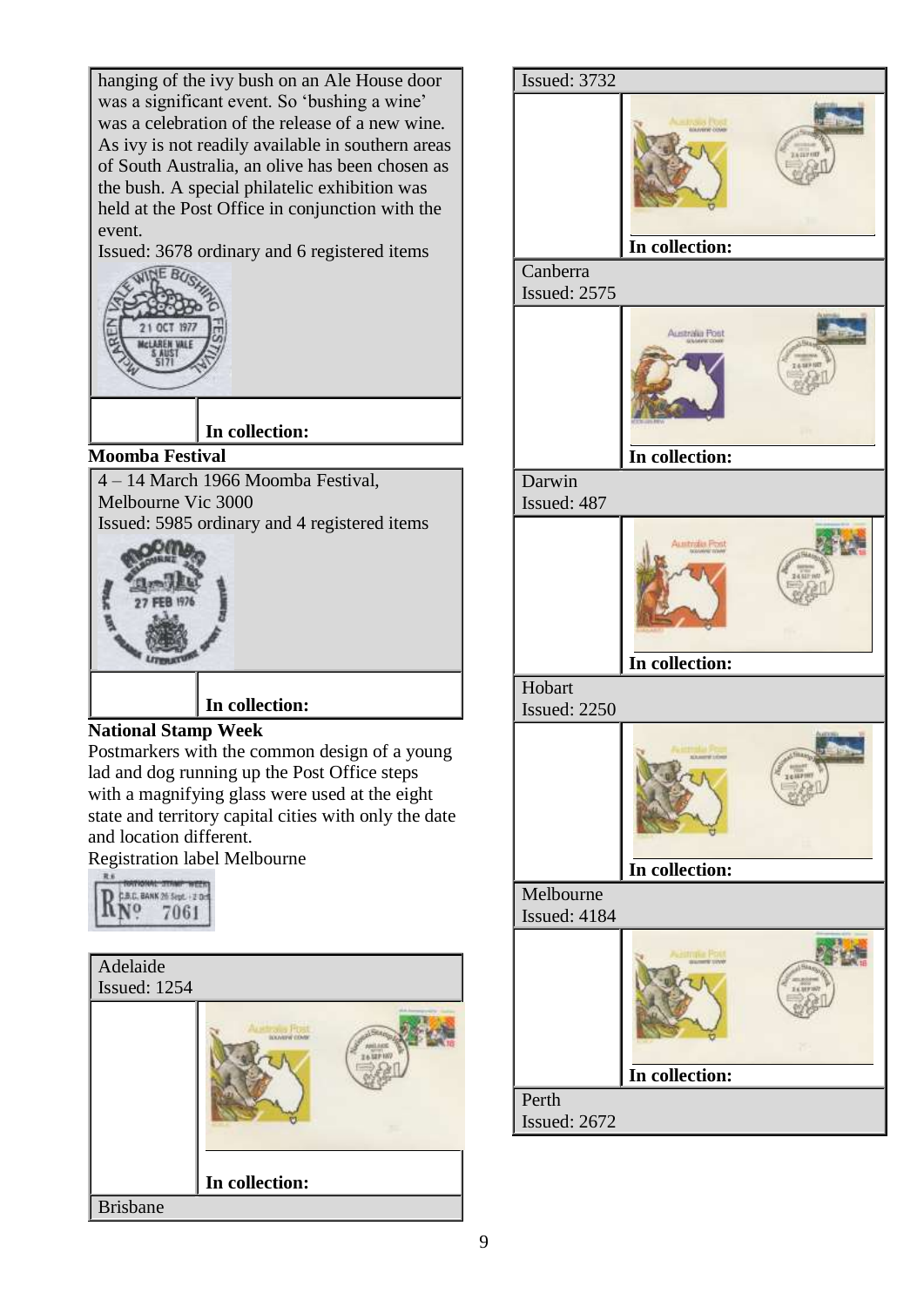





#### <span id="page-9-1"></span>**Parramatta**

19 October 1977: Post Office Parramatta, NSW 2150

This postmark features Elizabeth House, built from 1793 and contains part of the oldest European buildings in Australia. Originally the home of John Macarthur, it was an important social and agricultural centre in early settlements days. It has a one acre garden and it was from here that Macarthur experimented and developed the Merino wool on his vast land holdings. A rich contribution to the Australian wool industry.

Second postmark shows finer printing Issued:



# **In collection:**

### <span id="page-9-2"></span><span id="page-9-0"></span>**Parliament House**

9 May 1977:  $50<sup>th</sup>$  Anniversary of Opening of Parliament House, Canberra, ACT 2600 In 1909, after much argument, the Parliament decided that the new capital would be located n the southern part of New South Wales, on the site which is now known as Canberra. The Commonwealth acquired control over the land in 1911, but World War I intervened, and Federal Parliament did not leave Melbourne until 9 May 1927.

After WWI, a committee decided it would be best to erect a 'provisional' building to serve for a predicted 50 years until a new 'permanent' House could be built. As it turned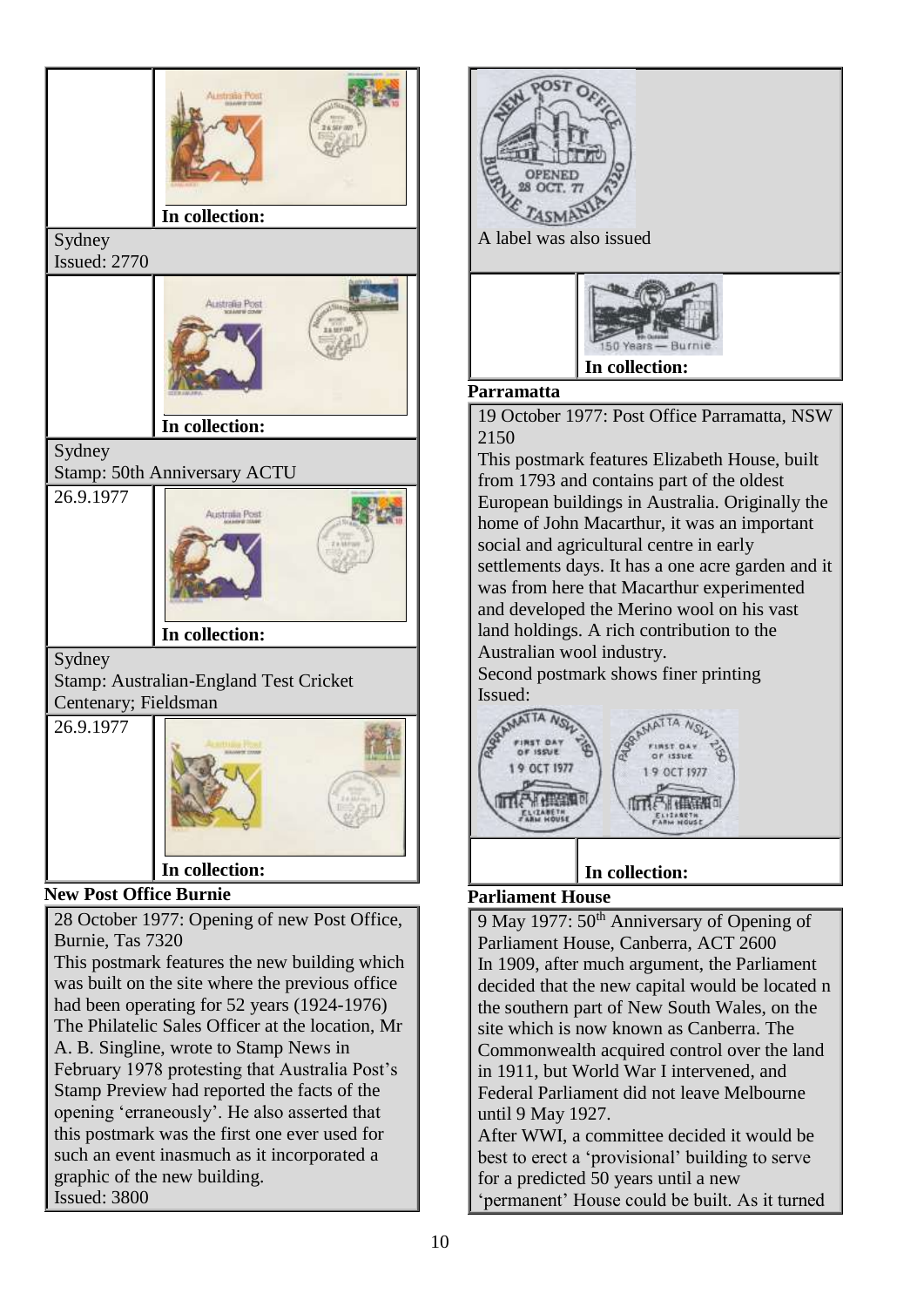<span id="page-10-0"></span>

<span id="page-10-3"></span><span id="page-10-2"></span><span id="page-10-1"></span>

SAI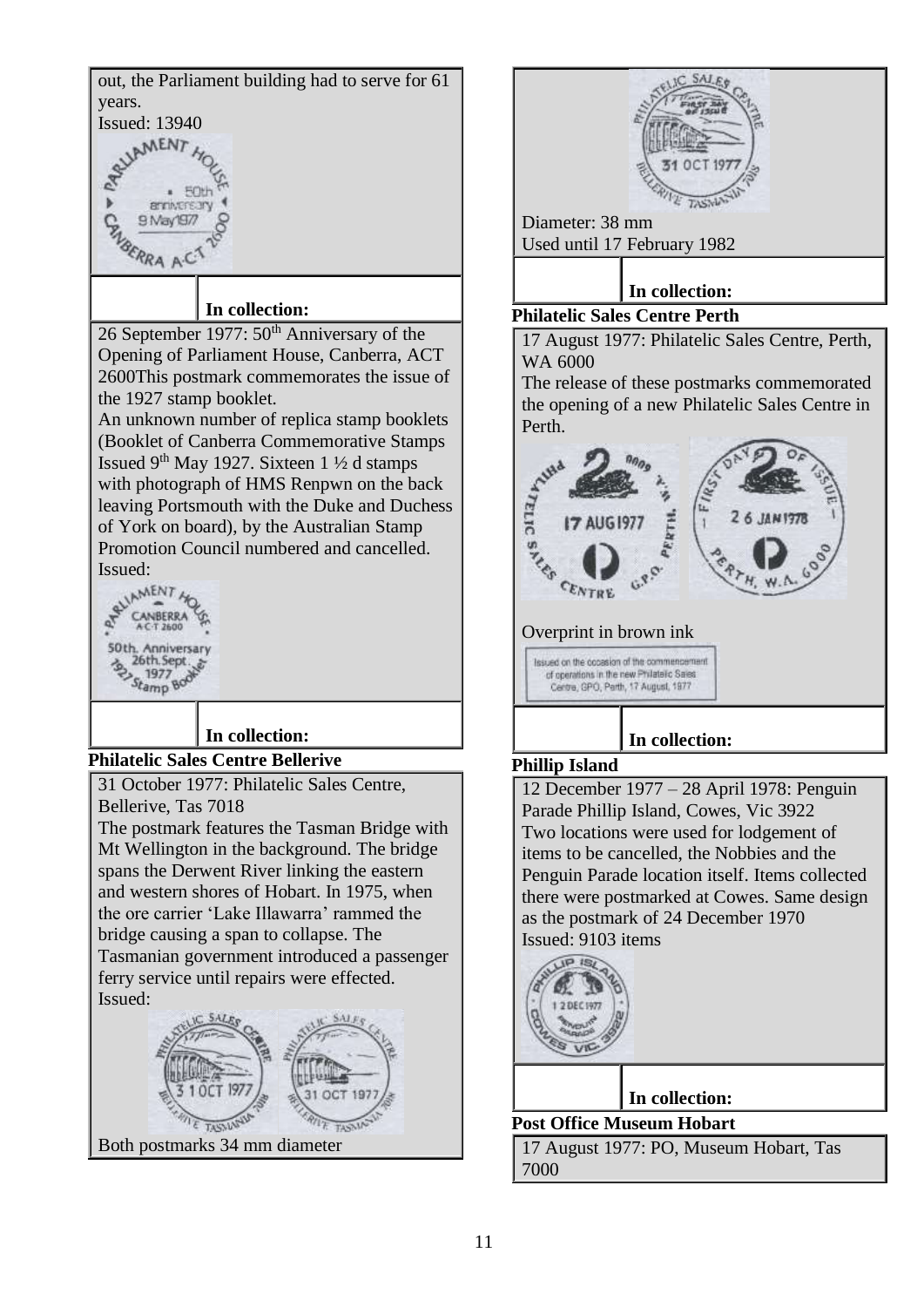This postmark features a historic Morse code transmitting key. A second postmarker has been noted using different fonts  $CFICR$ **7 AUG 1977** Both postmarks were replaced on 17 November 1982 **In collection:**  12 December 1977: Post Office Museum, Hobart, Tas 700 This postmark features a historic Morse code transmitting key and replaces the postmark issued 22 November 1972. Two different datelines have been noted 12 DEC 197 This postmark was replaced on 17 November 1982 **In collection: Royal Australasian College of Surgeons** 16-20 May 1977: Golden Jubilee, Royal Australasian College of Surgeons, Melbourne, Vic 3000 Temporary Post Offices were used at both the Southern Cross and Hilton Hotels and two copies of the postmarker, which features the RACS banner, were used at each venue. The Royal Australasian College of Surgeons (RACS), formed in 1927, is a non-profit organisation training surgeons and maintaining surgical standards in Australia and New Zealand. The College's purpose is to be the unifying force for surgery in Australia and New Zealand with FRACS standing for excellence in surgical care. Issued: 3770 ordinary and 10 registered items.



#### <span id="page-11-1"></span>**Royal Visit**

17 locations were visited and postmark for each location issued.

Stamps: 18c

Cachet: **Southern Cross and part of Union Jack plus Grenadier Guard**

Issued: set of 17

Canberra – 7 to 9 March Issued: 7080

<span id="page-11-0"></span>9.3.1977 **In collection:**  Queanbeyan – 9 March Issued: 370 9.3.1977

# **In collection:**

Brisbane – 9 – 11 March Issued: 8996

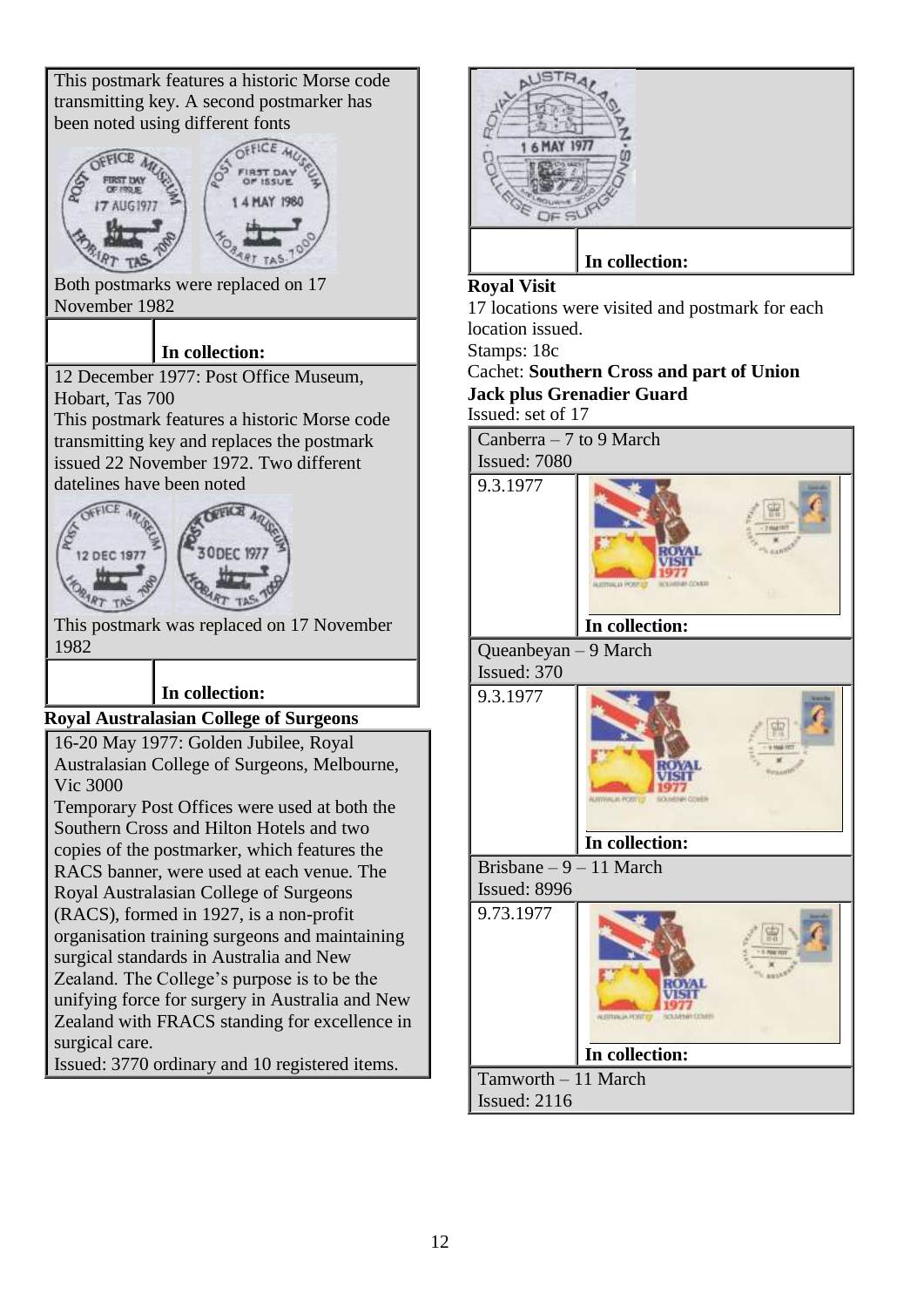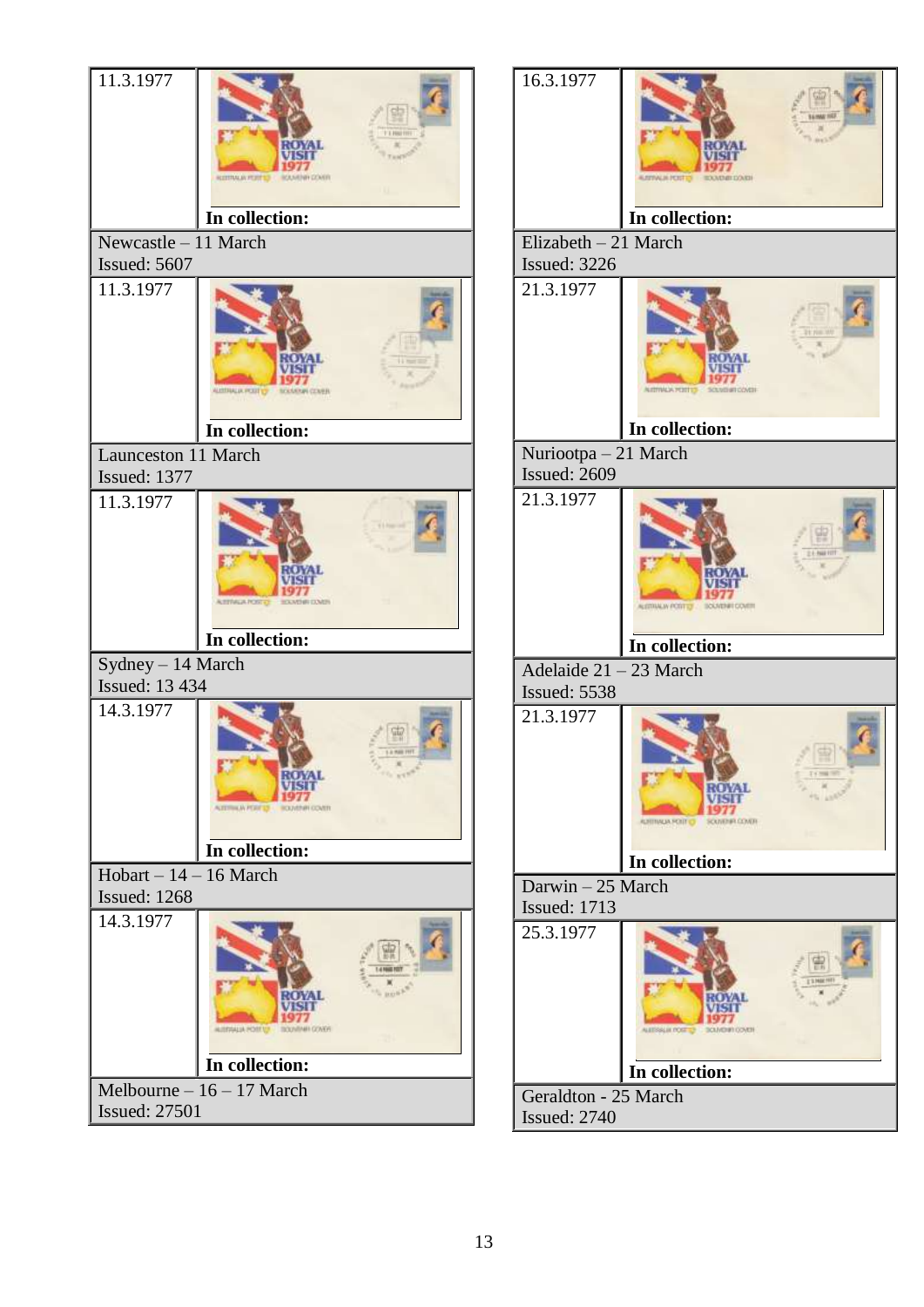

Stamps: 18c & 45c

# Cachet: **Southern Cross and part of Union Jack plus Grenadier Guard**

Issued: set of 17 Canberra – 7 to 9 March Issued: **In collection:** Queanbeyan – 9 March Issued: **In collection:** Brisbane – 9 – 11 March Issued: **In collection:** Tamworth – 11 March Issued: **In collection:** Newcastle – 11 March Issued: **In collection:** Launceston 11 March Issued: **In collection:** Sydney – 14 March Issued: **In collection:**  $Hobart - 14 - 16 March$ Issued: **In collection:** Melbourne – 16 – 17 March Issued: **In collection:** Elizabeth –  $21$  March Issued: **In collection:** Nuriootpa – 21 March Issued: **In collection:** Adelaide 21 – 23 March Issued: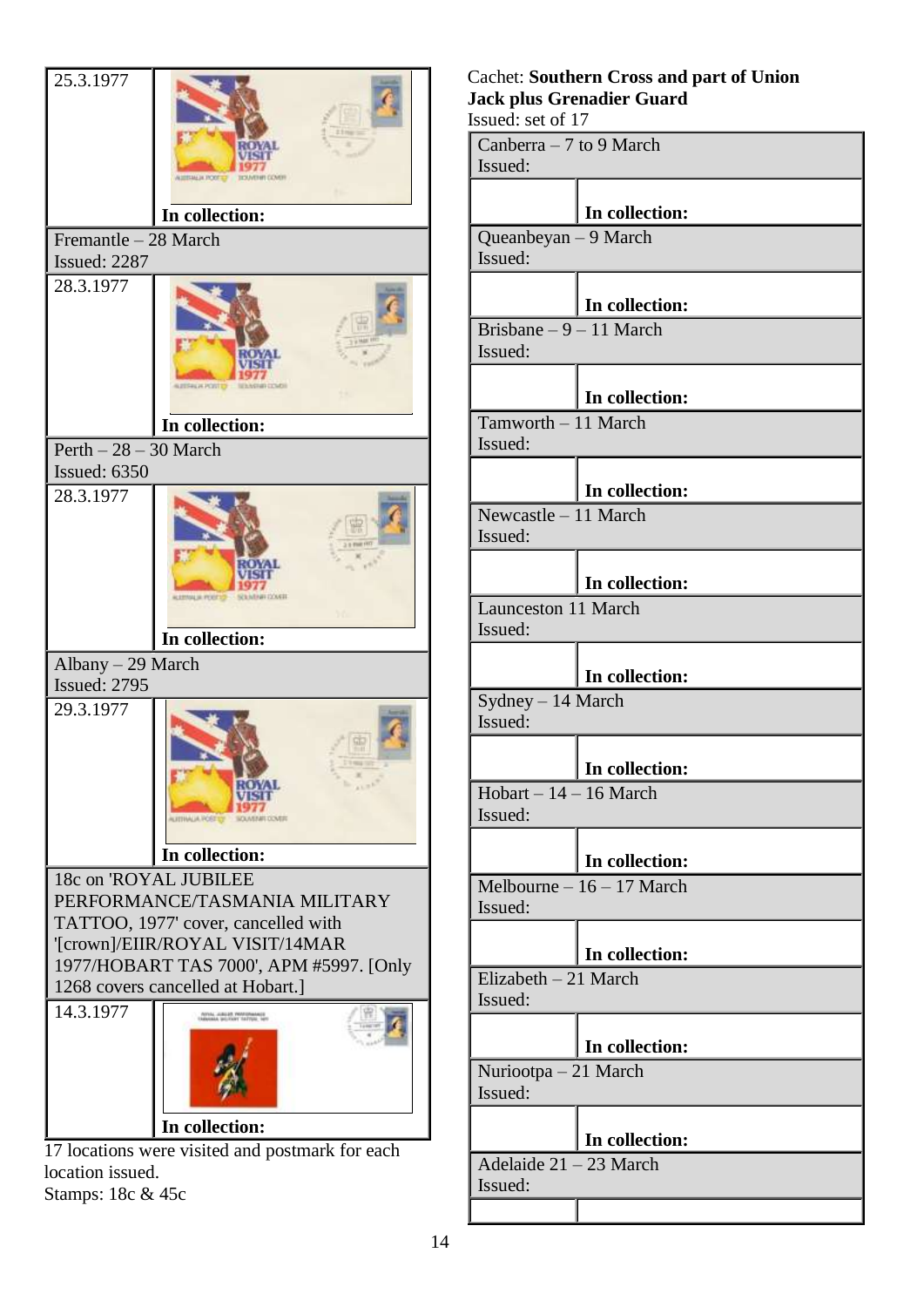|                                     | In collection:                                   |  |
|-------------------------------------|--------------------------------------------------|--|
| Darwin - 25 March                   |                                                  |  |
| Issued:                             |                                                  |  |
|                                     | In collection:                                   |  |
| Geraldton - 25 March                |                                                  |  |
| Issued:                             |                                                  |  |
|                                     | In collection:                                   |  |
| Fremantle - 28 March                |                                                  |  |
| Issued:                             |                                                  |  |
|                                     |                                                  |  |
| Perth $-28-30$ March                | In collection:                                   |  |
| Issued:                             |                                                  |  |
|                                     |                                                  |  |
|                                     | In collection:                                   |  |
| Albany $-29$ March<br>Issued:       |                                                  |  |
|                                     |                                                  |  |
|                                     | In collection:                                   |  |
|                                     | 17 locations were visited and postmark for each  |  |
| location issued.                    |                                                  |  |
| Stamps: 18c                         |                                                  |  |
| the Royal Standard                  | Cachet: Jubilee Appeal Official Cover; featuring |  |
| Issued: set of 17                   |                                                  |  |
| Canberra $-7$ to 9 March            |                                                  |  |
| Issued:                             |                                                  |  |
|                                     | In collection:                                   |  |
| Queanbeyan – 9 March                |                                                  |  |
| Issued:                             |                                                  |  |
|                                     |                                                  |  |
|                                     | In collection:                                   |  |
| Brisbane $-9 - 11$ March<br>Issued: |                                                  |  |
|                                     |                                                  |  |
|                                     | In collection:                                   |  |
| Tamworth - 11 March                 |                                                  |  |
| Issued:                             |                                                  |  |
|                                     | In collection:                                   |  |
| Newcastle $-11$ March               |                                                  |  |
|                                     |                                                  |  |
| Issued:                             |                                                  |  |
|                                     |                                                  |  |
|                                     | In collection:                                   |  |
| <b>Launceston 11 March</b>          |                                                  |  |
| Issued:                             |                                                  |  |

|                                  | In collection:                                  |  |
|----------------------------------|-------------------------------------------------|--|
| Sydney - 14 March                |                                                 |  |
| Issued:                          |                                                 |  |
|                                  | In collection:                                  |  |
| $Hobart - 14 - 16 March$         |                                                 |  |
| Issued:                          |                                                 |  |
|                                  |                                                 |  |
|                                  | In collection:                                  |  |
|                                  | Melbourne $-16 - 17$ March                      |  |
| Issued:                          |                                                 |  |
|                                  |                                                 |  |
|                                  | In collection:                                  |  |
| Elizabeth $-21$ March<br>Issued: |                                                 |  |
|                                  |                                                 |  |
|                                  | In collection:                                  |  |
| Nuriootpa $-21$ March            |                                                 |  |
| Issued:                          |                                                 |  |
|                                  |                                                 |  |
|                                  | In collection:                                  |  |
| Adelaide 21 - 23 March           |                                                 |  |
| Issued:                          |                                                 |  |
|                                  | In collection:                                  |  |
| Darwin - 25 March<br>Issued:     |                                                 |  |
|                                  |                                                 |  |
|                                  | In collection:                                  |  |
| Geraldton - 25 March             |                                                 |  |
| Issued:                          |                                                 |  |
|                                  | In collection:                                  |  |
| Fremantle - 28 March             |                                                 |  |
| Issued:                          |                                                 |  |
|                                  |                                                 |  |
|                                  | In collection:                                  |  |
| $Perth - 28 - 30$ March          |                                                 |  |
| Issued:                          |                                                 |  |
|                                  | In collection:                                  |  |
|                                  |                                                 |  |
| Albany – 29 March<br>Issued:     |                                                 |  |
|                                  |                                                 |  |
|                                  | In collection:                                  |  |
|                                  | 17 locations were visited and postmark for each |  |

location issued.

Stamps: 18c & 45c Cachet: Jubilee Appeal Official Cover; featuring the **Royal Standard**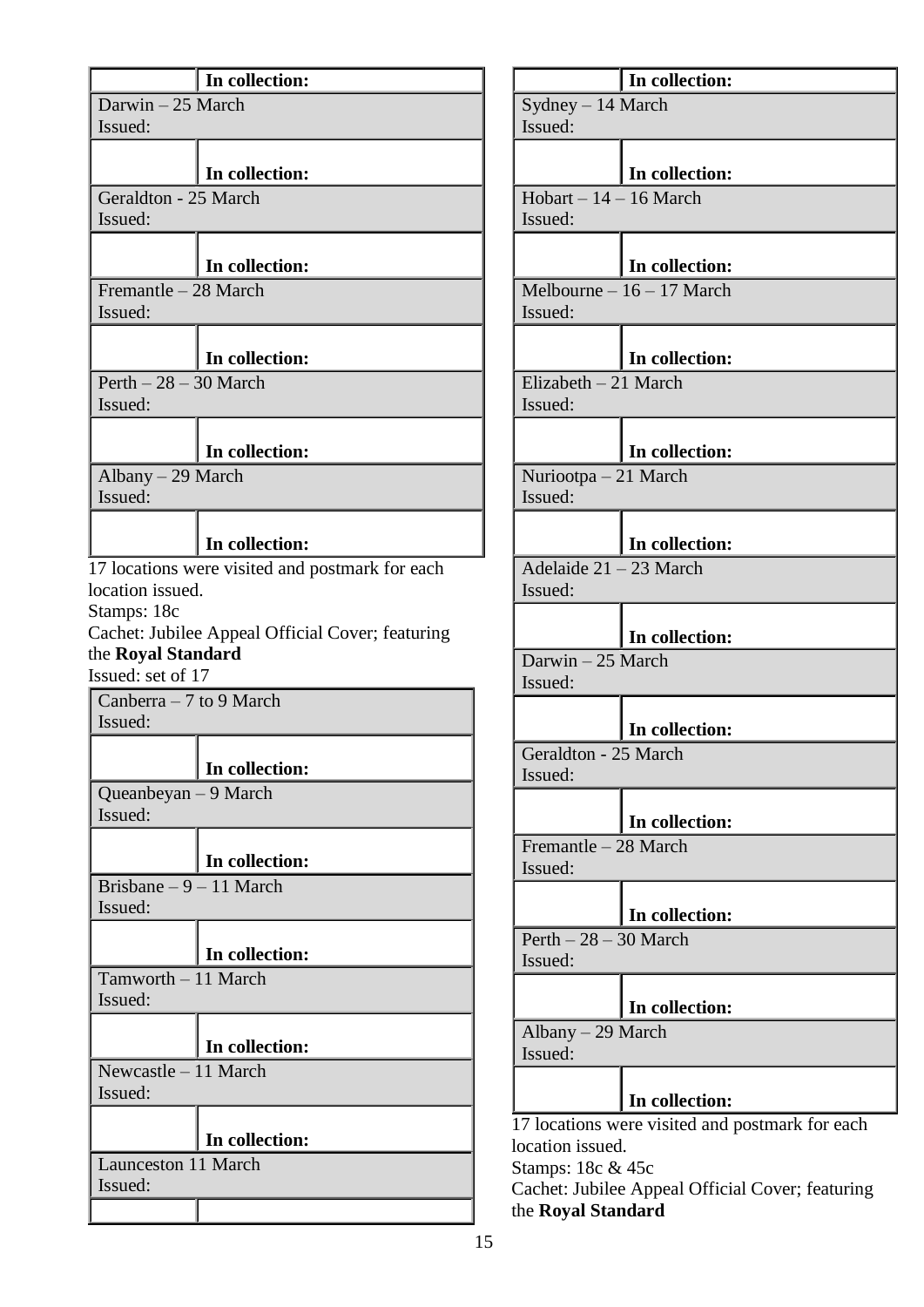| Issued: set of 17                   |                                              |
|-------------------------------------|----------------------------------------------|
| Canberra $-7$ to 9 March            |                                              |
| Issued:                             |                                              |
|                                     | In collection:                               |
| Queanbeyan - 9 March                |                                              |
| Issued:                             |                                              |
|                                     | In collection:                               |
| Brisbane $-9 - 11$ March            |                                              |
| Issued:                             |                                              |
|                                     | In collection:                               |
| Tamworth - 11 March                 |                                              |
| Issued:                             |                                              |
|                                     | In collection:                               |
| Newcastle - 11 March                |                                              |
| Issued:                             |                                              |
|                                     | In collection:                               |
| <b>Launceston 11 March</b>          |                                              |
| Issued:                             |                                              |
|                                     | In collection:                               |
| $Sydney - 14 March$                 |                                              |
| Issued:                             |                                              |
|                                     | In collection:                               |
| $Hobart - 14 - 16 March$            |                                              |
| Issued:                             |                                              |
|                                     |                                              |
|                                     | In collection:<br>Melbourne $-16 - 17$ March |
| Issued:                             |                                              |
|                                     |                                              |
| Elizabeth $-21$ March               | In collection:                               |
| Issued:                             |                                              |
|                                     |                                              |
| Nuriootpa $-21$ March               | In collection:                               |
| Issued:                             |                                              |
|                                     |                                              |
|                                     | In collection:                               |
| Adelaide $21 - 23$ March<br>Issued: |                                              |
|                                     |                                              |
|                                     | In collection:                               |
| Darwin - 25 March                   |                                              |

| Issued:                                   |                                                  |  |
|-------------------------------------------|--------------------------------------------------|--|
|                                           | In collection:                                   |  |
| Geraldton - 25 March                      |                                                  |  |
| Issued:                                   |                                                  |  |
|                                           |                                                  |  |
|                                           | In collection:                                   |  |
| Fremantle - 28 March<br>Issued:           |                                                  |  |
|                                           |                                                  |  |
|                                           | In collection:                                   |  |
| $Perth - 28 - 30$ March<br>Issued:        |                                                  |  |
|                                           | In collection:                                   |  |
| Albany - 29 March                         |                                                  |  |
| Issued:                                   |                                                  |  |
|                                           | In collection:                                   |  |
|                                           | 17 locations were visited and postmark for each  |  |
| location issued.                          |                                                  |  |
| Stamps: 18c                               |                                                  |  |
|                                           | Cachet: Jubilee Appeal Official Cover; featuring |  |
| <b>HMY Britannia</b><br>Issued: set of 17 |                                                  |  |
| Canberra $-7$ to 9 March                  |                                                  |  |
| Issued:                                   |                                                  |  |
|                                           | In collection:                                   |  |
| Queanbeyan - 9 March                      |                                                  |  |
| Issued:                                   |                                                  |  |
|                                           | In collection:                                   |  |
| Brisbane $-9 - 11$ March                  |                                                  |  |
| Issued:                                   |                                                  |  |
|                                           | In collection:                                   |  |
| Tamworth - 11 March                       |                                                  |  |
| Issued:                                   |                                                  |  |
|                                           | In collection:                                   |  |
| Newcastle $-11$ March                     |                                                  |  |
| Issued:                                   |                                                  |  |
|                                           | In collection:                                   |  |
| <b>Launceston 11 March</b>                |                                                  |  |
| Issued:                                   |                                                  |  |
|                                           | In collection:                                   |  |
| Sydney - 14 March                         |                                                  |  |
|                                           |                                                  |  |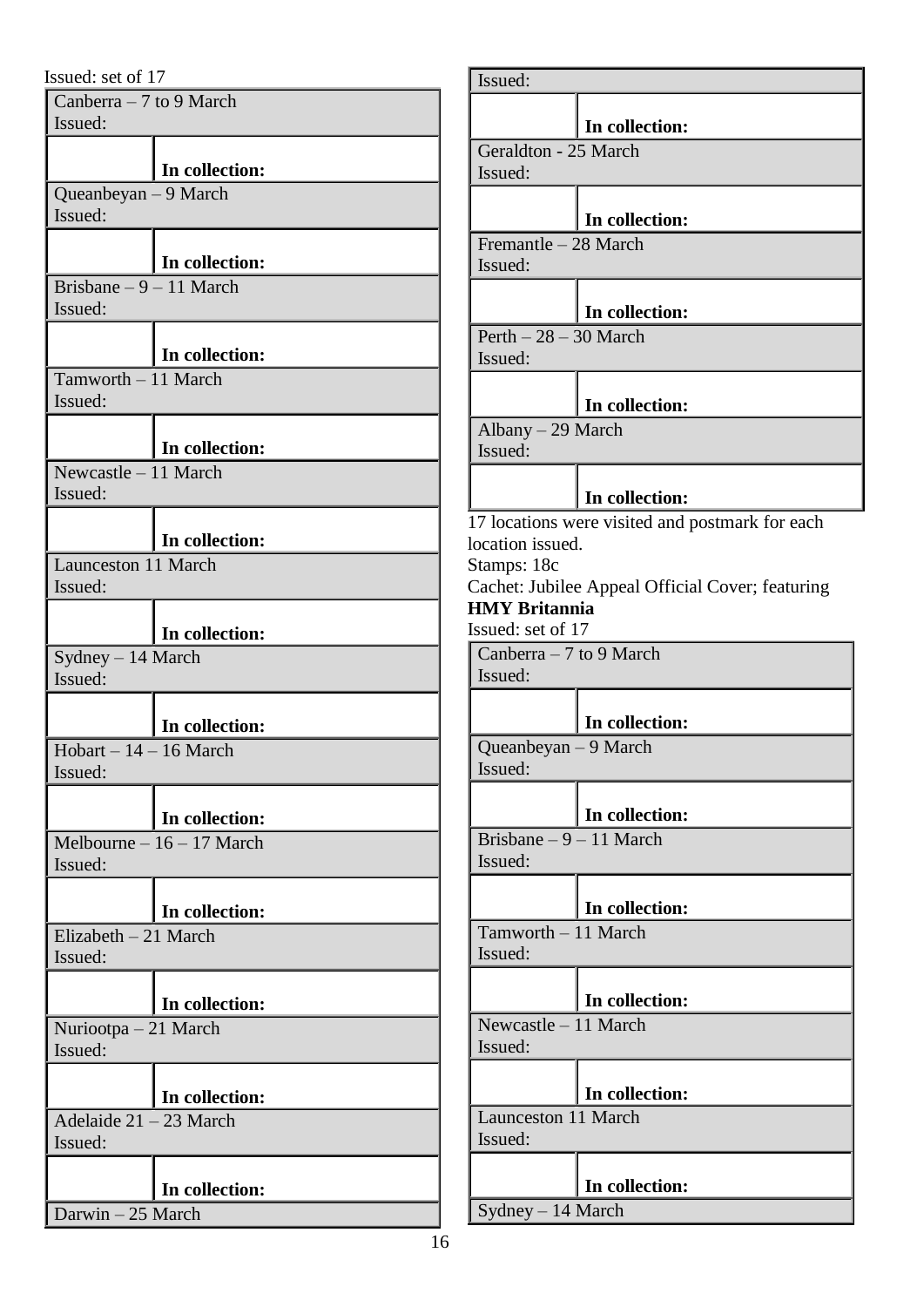| Issued:                                         |                            |  |  |
|-------------------------------------------------|----------------------------|--|--|
|                                                 |                            |  |  |
|                                                 | In collection:             |  |  |
| $Hobart - 14 - 16 March$<br>Issued:             |                            |  |  |
|                                                 |                            |  |  |
|                                                 | In collection:             |  |  |
|                                                 | Melbourne $-16 - 17$ March |  |  |
| Issued:                                         |                            |  |  |
|                                                 |                            |  |  |
|                                                 | In collection:             |  |  |
| Elizabeth $-21$ March<br>Issued:                |                            |  |  |
|                                                 |                            |  |  |
|                                                 | In collection:             |  |  |
| Nuriootpa $-21$ March                           |                            |  |  |
| Issued:                                         |                            |  |  |
|                                                 |                            |  |  |
|                                                 | In collection:             |  |  |
| Adelaide 21 - 23 March                          |                            |  |  |
| Issued:                                         |                            |  |  |
|                                                 | In collection:             |  |  |
| Darwin - 25 March                               |                            |  |  |
| Issued:                                         |                            |  |  |
|                                                 |                            |  |  |
|                                                 | In collection:             |  |  |
| Geraldton - 25 March                            |                            |  |  |
| Issued:                                         |                            |  |  |
|                                                 | In collection:             |  |  |
| Fremantle - 28 March                            |                            |  |  |
| Issued:                                         |                            |  |  |
|                                                 |                            |  |  |
|                                                 | In collection:             |  |  |
| Perth $-28-30$ March<br>Issued:                 |                            |  |  |
|                                                 |                            |  |  |
|                                                 | In collection:             |  |  |
| Albany - 29 March                               |                            |  |  |
| Issued:                                         |                            |  |  |
|                                                 |                            |  |  |
|                                                 | In collection:             |  |  |
| 17 locations were visited and postmark for each |                            |  |  |
| location issued.<br>Stamps: 18c & 45c           |                            |  |  |
| Cachet: Jubilee Appeal Official Cover;          |                            |  |  |
| featuring HMY Britannia                         |                            |  |  |
| Issued: set of 17                               |                            |  |  |
|                                                 | Canberra - 7 to 9 March    |  |  |

| Issued:                         |                            |  |
|---------------------------------|----------------------------|--|
|                                 |                            |  |
|                                 | In collection:             |  |
| Queanbeyan - 9 March<br>Issued: |                            |  |
|                                 |                            |  |
|                                 | In collection:             |  |
| Brisbane - 9 - 11 March         |                            |  |
| Issued:                         |                            |  |
|                                 |                            |  |
|                                 | In collection:             |  |
| Tamworth - 11 March<br>Issued:  |                            |  |
|                                 |                            |  |
|                                 | In collection:             |  |
| Newcastle - 11 March            |                            |  |
| Issued:                         |                            |  |
|                                 |                            |  |
| <b>Launceston 11 March</b>      | In collection:             |  |
| Issued:                         |                            |  |
|                                 |                            |  |
|                                 | In collection:             |  |
| Sydney - 14 March               |                            |  |
| Issued:                         |                            |  |
|                                 | In collection:             |  |
| $Hobart - 14 - 16 March$        |                            |  |
| Issued:                         |                            |  |
|                                 |                            |  |
|                                 | In collection:             |  |
| Issued:                         | Melbourne $-16 - 17$ March |  |
|                                 |                            |  |
|                                 | In collection:             |  |
| $Elizabeth-21 March$            |                            |  |
| Issued:                         |                            |  |
|                                 | In collection:             |  |
| Nuriootpa – 21 March            |                            |  |
| Issued:                         |                            |  |
|                                 |                            |  |
|                                 | In collection:             |  |
| Adelaide 21 - 23 March          |                            |  |
| Issued:                         |                            |  |
|                                 | In collection:             |  |
| Darwin - 25 March               |                            |  |
| Issued:                         |                            |  |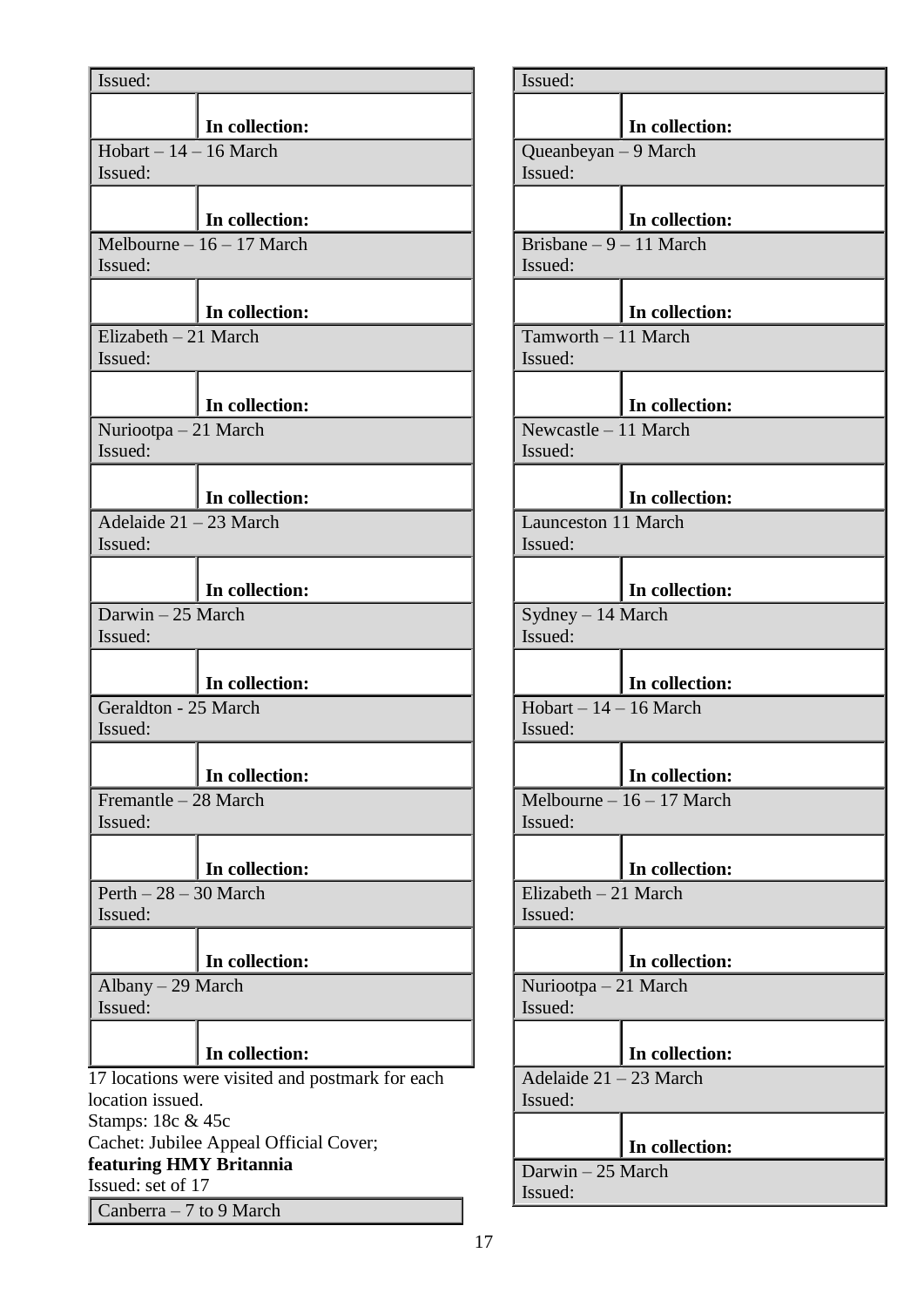|                                                                                                    | In collection:                                  |  |
|----------------------------------------------------------------------------------------------------|-------------------------------------------------|--|
| Geraldton - 25 March                                                                               |                                                 |  |
| Issued:                                                                                            |                                                 |  |
|                                                                                                    |                                                 |  |
|                                                                                                    | In collection:                                  |  |
| Fremantle - 28 March                                                                               |                                                 |  |
| Issued:                                                                                            |                                                 |  |
|                                                                                                    |                                                 |  |
| In collection:                                                                                     |                                                 |  |
| Perth $-28-30$ March<br>Issued:                                                                    |                                                 |  |
|                                                                                                    |                                                 |  |
|                                                                                                    | In collection:                                  |  |
| Albany - 29 March                                                                                  |                                                 |  |
| Issued:                                                                                            |                                                 |  |
|                                                                                                    | In collection:                                  |  |
| Stamps: 18c & 45c                                                                                  |                                                 |  |
|                                                                                                    | Cachet: Elizabeth II + "1977 JUBILEE YEAR       |  |
|                                                                                                    | / PARABANKS SHOPPING CENTRE /                   |  |
| <b>SALISBURY</b>                                                                                   |                                                 |  |
|                                                                                                    |                                                 |  |
|                                                                                                    | In collection:                                  |  |
| Special commemorative flight cover by Qantas                                                       |                                                 |  |
| for Her Majesty's return to London via Perth,                                                      |                                                 |  |
| Bombay, Muscat, London with appropriate                                                            |                                                 |  |
| cahchet and Heaththrow Airport cachet 31<br>March on reverse                                       |                                                 |  |
|                                                                                                    |                                                 |  |
|                                                                                                    | In collection:                                  |  |
|                                                                                                    | <b>St John Ambulance Australian Cadet Stamp</b> |  |
|                                                                                                    | A temporary Post Office was operated at         |  |
| Swanleigh, WA 6056 and the postmark used                                                           |                                                 |  |
| features the SJAB badge.                                                                           |                                                 |  |
| The St John Ambulance Australia cadet division                                                     |                                                 |  |
| is open to young people aged between 12 and 17                                                     |                                                 |  |
| years of age. The cadet movement encourages a<br>positive attitude towards putting into practice   |                                                 |  |
| behaviour based on the Cadet Promise to Serve,                                                     |                                                 |  |
| and the Cadet Code of Chivalry, in the interests of                                                |                                                 |  |
| the individual and the community. In addition to                                                   |                                                 |  |
| basic first aid training offered to cadets the                                                     |                                                 |  |
| training program includes fostering spirit of                                                      |                                                 |  |
| adventure. Cadets are also encouraged to become<br>proficient in any of 31 activities (Proficiency |                                                 |  |
| Badges) and participate in camps, sports and other                                                 |                                                 |  |
| activities.                                                                                        |                                                 |  |
|                                                                                                    | Issued: 2441 ordinary and 16 registered items   |  |



<span id="page-17-1"></span>First use on 9 March to coincide with the release of vive 18c stamps and a single 45c stamp. First cricket postmark used in Australia. Postmark: Jolmont; England – Australia; Melbourne Cricket Ground Issued: 101276 ordinary and 56 registered items Note: only 23 labels have been noted Registration label:



#### Imprint:

Australia v England Test Cricket Centenary  $-1877 - 1977$ At Melbourne Cricket Ground





**In collection:** 

# <span id="page-17-2"></span><span id="page-17-0"></span>**THE AUSTRALIAN MUSIC EXPOSITION**

30 November and 8-11 December 1977: The Australian Music Expo at RAS Showground, Sydney, NSW 2000

Billed as the 'Music Expo 77' the postmark was first used on 30 November, although the event ran from 8-11 December. A spcial mailing box was provided at the venue and all items lodged there were cancelled with the postmark at the Philatelic Sales Centre in George Street. There is a difference in the font used in the date line. Issued: 2343 ordinary and 2 registered items

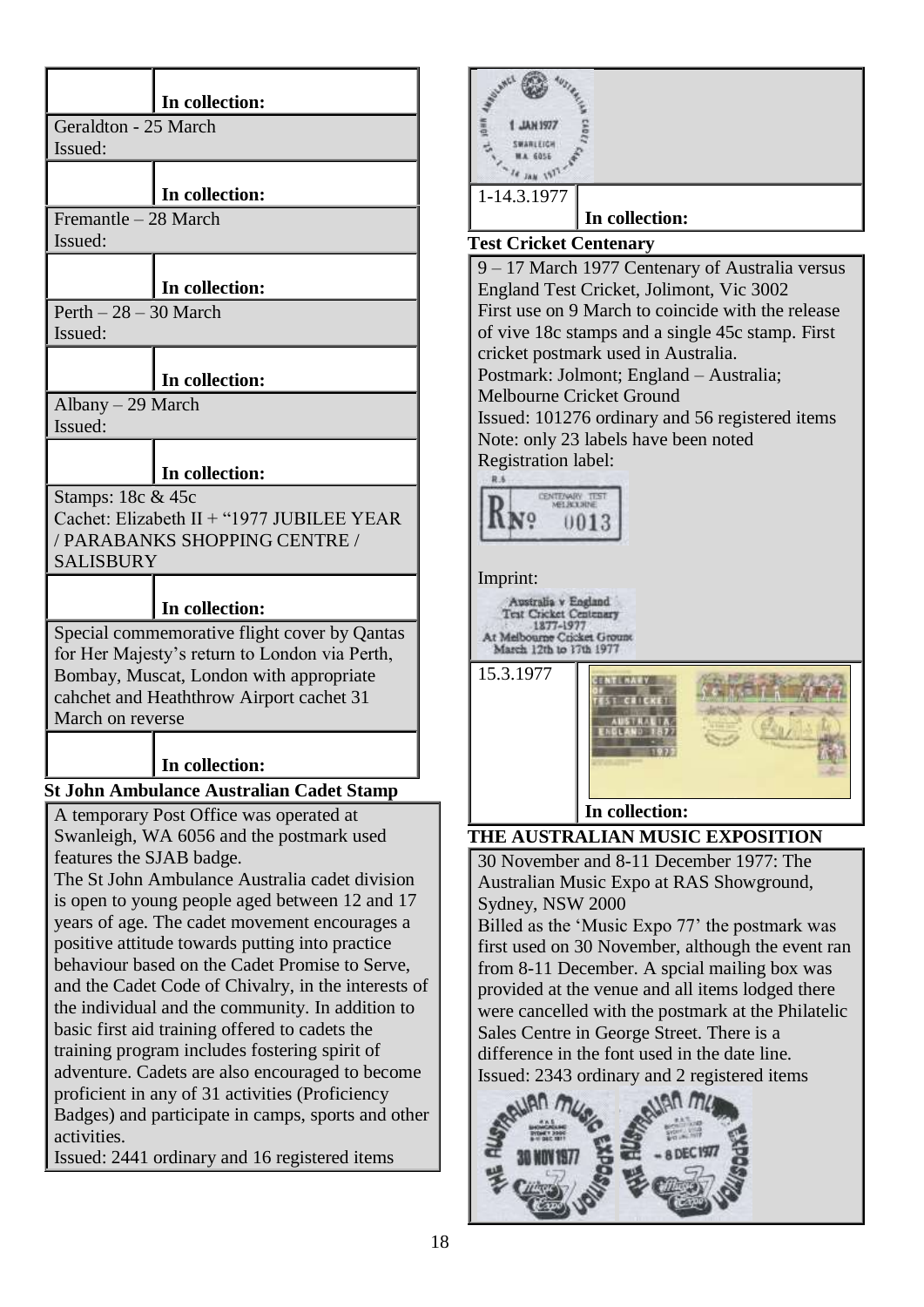<span id="page-18-1"></span><span id="page-18-0"></span>

**In collection:**

#### <span id="page-18-3"></span>**World Woman's Christian Temperance Union**

27<sup>th</sup> Convention, Sydney NSW 2000 The Woman's Christian Temperance Union (WCTU) is the oldest continuing nonsectarian women's organisation worldwide. The WCTU of Australia (later renamed the National Women's Christian Temperance Union of Australia) was formed in May 1891 at a meeting held in Melbourne for the purpose of federating the existing Colonial Unions. This was probbly the first national gathering of women's organisations held in Australia and the Union was the first national women's organisation in the country. Although the primary objective of the organisation in Australia, and worldwide, is the prohibition of and/or individual abstinence from , alcohol, the Union has been involved in a broad range of social and political reform activities. It was perticularly active in the campagne for women's suffrage in Australia from the 1880s, and the National Union included Suffrage Department from its inception. The National Union functions as a coordinating body for the various State Unions, and sends representatives to international gatherings of the World's Woman's Christian Temperance Union. The triennial world convention of the Union was held in Sydney Town Hall where a temporary Post Office was used; the Union's symbol is incorporated into the postmark design.

<span id="page-18-2"></span>

A cachet labe/sticker/label was used on some covers.

Issued: 2871 ordinary and 5 registered items

**In collection:**

<span id="page-18-4"></span>**5 TH WORLD UNDERWATER CONGRESS** 10-14 September 1977: 5<sup>th</sup> World Underwater Congress, Brisbane, Qld 4000

19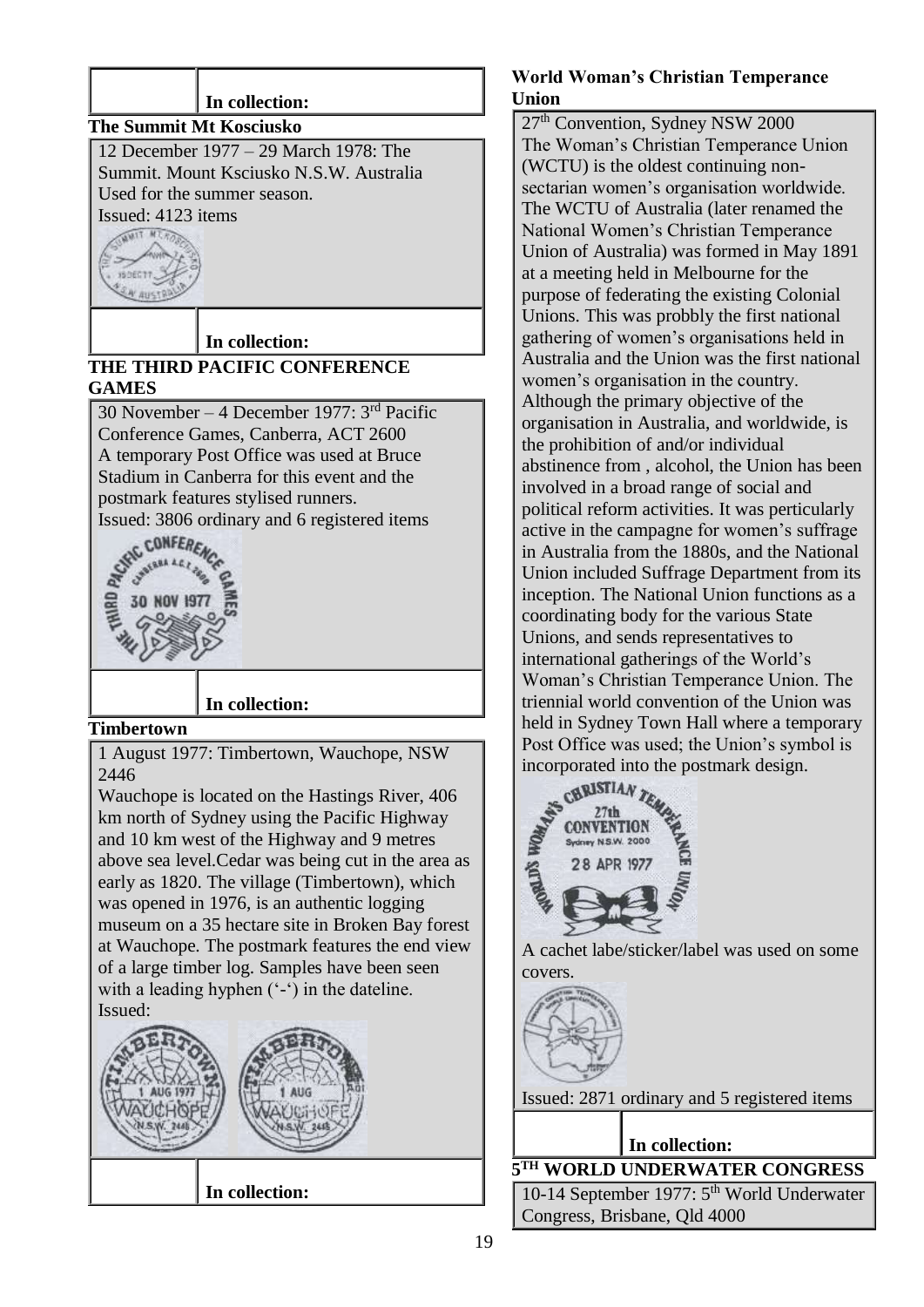At the Congress a paper was presented by an Australian, Dr J. T. Baker, member of the Great Barrier Reef Marine Park Authority, discussing the Planning and Concept of a Marine Park. Issued: 793



# **In collection:**

#### <span id="page-19-0"></span>**25 YRS JINDIVIK**

29 August 1977:  $25<sup>th</sup>$  Anniversary of the 'Jindivik', Jervis Bay, ACT 2540 The only Australian designed and built pure jet aircraft had its first successful flight at Woomera Rocket Range on 28 August 1952, This postmark features a drawing of the 'Jindivik'. The Royal Australian Navy operated a commemorative flight on 29 August at the RAN Missile Range, Jervis Bay, using one of their operational MK.203B Jindivik's. Special mail was carried on the flight.

Issued: 4972 ordinary and 7 registered items



#### <span id="page-19-3"></span>**In collection:**

## <span id="page-19-1"></span>**26TH INTERNATIONAL CONGRESS OF APIMONDIA**

13-19 October 1977: 26<sup>th</sup> International Congress of Apimondia, Adelaide, SA 5000 A temporary Post Office was used at the Festival Theatre and features a bee as 'apiculture' is the study of beekeeping. Apimondia or International Federation of Beekeepers' Associations promotes scientific, ecological, social and economic apicultural development in all countries and the cooperation of beekeepers' associations, scientific bodies and of individuals involved in apiculture worldwide. Since 1897, every other year Apimondia organises beekeepers'

<span id="page-19-2"></span>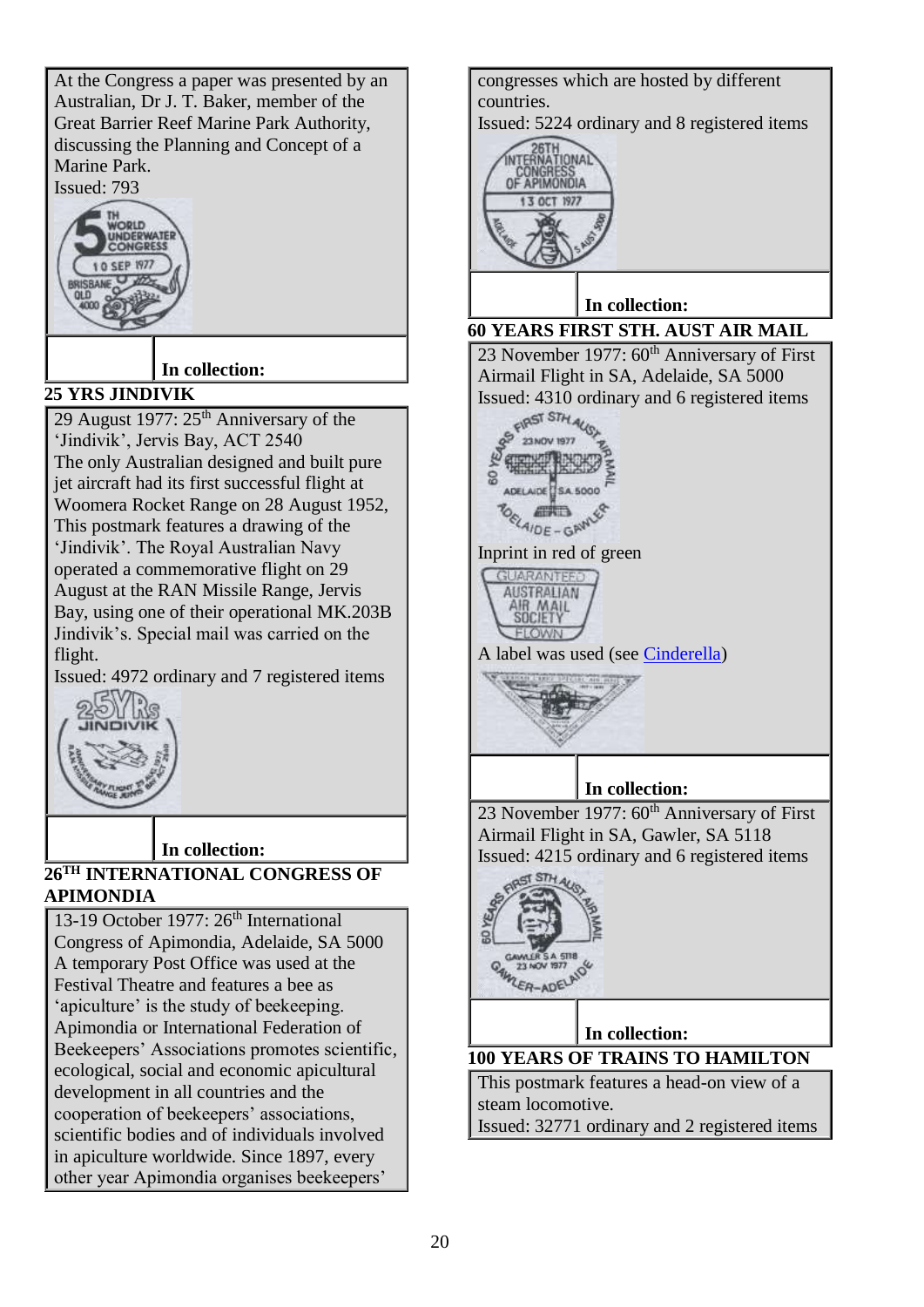<span id="page-20-2"></span><span id="page-20-1"></span><span id="page-20-0"></span>

<span id="page-20-4"></span><span id="page-20-3"></span>